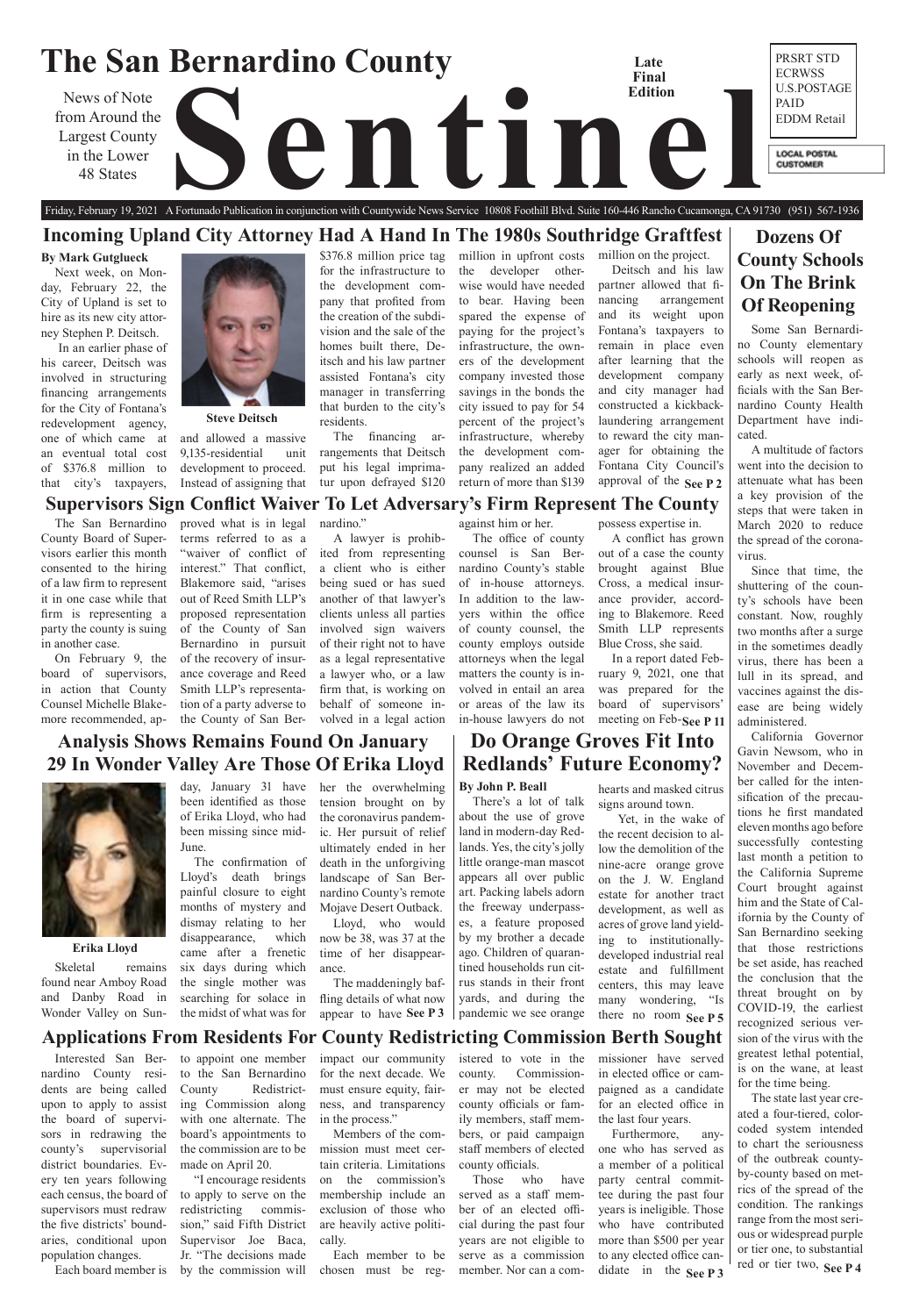### **San Bernardino County Sentinel Page 2**

### **The San Bernardino County**

**Sentinel** Published in San Bernardino County. The Sentinel's main office is located at 10788 Civic Center Drive in Rancho Cucamonga, CA 91730 A Fortunado Publication in conjunction with Countywide News Service Mark Gutglueck, Publisher

### **Call (951) 567-1936 to learn of locations where the Sentinel is available or to provide news tips**

**After Two Tours Of Duty As Upland's Municipal Law Firm, Richards Watson & Gershon Is Now Entitas Non Gratae** *from front page*

> *10808 Foothill Blvd., Suite 160-446 Rancho Cucamonga, CA 91730 SBCSentinel@yahoo.com Legal Notice Department 909 957 9998 Message Line 909-276 5796*

project and its one-sided developer dispensation agreement that profited the development company at the city's expense.

Deitsch, who is at present serving as the city attorney in Arcadia and Big Bear Lake and was formerly the city attorney in Indian Wells and Shafter, has over the course of his 41-year legal career in California cultivated a range of experience with regard to municipal operations that extend to land use, financing, the provision of public services and regulations pertaining to legally required disclosure of governmental operations. He and his law firm, Best Best & Krieger, are being brought in to Upland to replace Steven Flower and his law firm, Richards Watson & Gershon.

Both Best Best & Krieger and Richards Watson & Gershon are full service law firms that specialize in the representation of governmental entities, in particular municipalities. With the hiring of Deitsch, the Richards Watson & Gershon firm is to close out its second run representing the City of Upland, with that most recent tour of duty having lasted from early 2017 to the present. Nearly a generation ago, Richards Watson & Gershon, following the 1996 retirement of longtime Upland City Attorney Don Maroney, was retained to provide legal services to Upland in the person of James Markman, one of the firm's lawyers, who is also city attorney in Rancho Cucamonga and Brea. In 2004, after concerns emerged about the potential for a conflict of interest arising out of Markman's dual representation of the adjoining cities of Upland and Rancho Cucamonga, Markman left as Upland's city attorney, and was replaced by

his Richards Watson and Gershon colleague, Bill Curley.

In 2012, after the 2011 federal indictment of then-Mayor John Pomierski on political corruption charges and just prior to the filing of criminal charges against onetime Upland City Manager Robb Quincey, who had been handpicked by Pomierski to serve as Upland's top municipal administrator and was suspended a little more than a month prior to Pomierski's indictment and then fired four months later, the city ended its relationship with Richards Watson & Gershon for the first time, retaining the firm of Jones & Mayer in its place. For more than five years, Richard L. Adams II and Kimberly Hall Barlow, both partners with Jones & Mayer, alternated in the role of Upland's city attorney. When Barlow proved too aggressive in dealing with some of the city's establishment figures and businesses that were generally thought of or accepted as Upland institutions, the city terminated its relationship with Jones & Mayer, and again took up with Markman and Richards, Watson & Gershon.

In 2018, the city council as it was then composed moved to reduce the city's recreational centerpiece, Memorial Park, by 12 percent, and sell 4.631 acres of the park to adjoining San Antonio Hospital for use as a parking lot. That council, consisting of four different council members than are now on the panel, relied upon Markman to engineer the sale of the park property without a vote of the city's residents, as is required by state law with the sale of municipal parkland. Markman formulated the strategy of embarking on a validation effort, effectively inviting anyone opposed to the park acreage sale to challenge the action in Superior Court within 30 days. Markman's calculation and that of four of the council's members, was that no city residents would go to the expense of challenging the validation petition, and cer-

tainly would not be able to coordinate a fundraising effort to retain an attorney to formulate a response within the time limit. That proved to be wrong, however, as two such challenges to the parkland sale were mounted. Ultimately, the city was rebuffed in court, when Judge David Cohn found in favor of those making the challenge, noting along the way that the effort to make the sale without a vote was illegal. Ultimately, more than two years later, that vote was held, upon which the city's voters nixed the sale.

As a consequence of the November 2018 and the November 2020 elections, all four of the city council members who supported the parkland sale in 2018 were either voted out of office or opted out of seeking reelection. The lone member of the city council who opposed the sale, Janice Elliott, remains in office.

In October 2019, after Judge Cohn's ruling against the city on the park property sale, the city council moved toward firing Markman. In an effort to preserve Richard Watson & Gershon's legal representation contract with Upland, Markman resigned as city attorney and was replaced by another member of his firm, Steven Flower. Over the last 16 months, Flower has provided legal advice and engaged in efforts to either justify action by the city council as it was previously composed or made efforts to insulate city staff members from challenges that ensued from their actions unpopular with a significant cross section of the city's residents. With the resignation of Councilman Ricky Felix in May 2020 and the the electoral defeat of Mayor Debbie Stone in November 2020, Flower lost support on the council that was crucial to his survival as city attorney and the prospect that Richards Watson & Gershon would maintain its contract to provide legal services to City Hall. Additionally, since December 2020, when the two most

*Continued on Page 4* The second school of thought is that a city attorney represents all of the citizens and residents of the city in which he or she is has the contract for providing legal services only insofar as the city's elected political leadership embodies the citizenry's will and expressed interests.

recently elected members of the council, First District Councilwoman Shannan Maust and Third District Councilman Carlos Garcia, were installed, Flower has found himself in the position of being somewhat out of synchronicity with three of his five current political masters – Elliott, Maust and Garcia. Flower had established a rapport with the previous council, which had taken a direction on key issues that has now fallen out of vogue with a majority of the current council. In particular, Elliott, Maust and Garcia are on record as having opposed a massive warehouse project on the city's west side intended to serve as a distribution center for online retail behemoth Amazon that the previously-composed council approved in April 2020. The Amazon project and the city's approval of it is now the subject of costly litigation. Moreover, another project approved under Flower's watch less than a months after the Amazon project was given go-ahead, a residential subdivision to be built on the city's east side near 15<sup>th</sup> Street on what was formerly considered to be flood control property, is likewise undergoing a legal challenge that has delayed that project, resulting in further legal costs to the city that are enhancing Richard Waston & Gershon's revenues. Last year, when a majority of the city council supported the warehouse

and 15th Street projects, Flower made a political calculation to slip into his legal advice statements or findings favorable to those projects. The changeover on the council since then has made Flower's political maneuvering now appear unwise. Mayor Bill Velto, who as a councilman last year supported the two projects now under legal challenge and therefore might otherwise be considered one of Flower's pillars of support on the council, earlier this month questioned the soundness of Flower's legal advice on other issues. With at least four-

fifths and perhaps even all five members of the city council less than confident in Flower's legal acumen and the quality and integrity of his counsel to them, it is now apparent that Upland is done with him and for the second time is done with his law firm.

Last year, prior to the November election and the addition of Upland's two new council members and the elevation of Councilman Bill Velto to the status of mayor, the city council as it was then composed signaled that the city was to conduct a competitive process to seek legal representation going forward.

Not quite able to discern the writing on the wall, Flower and Richards, Watson and Gershon took part in that competition, as did the law firms of Best Best and Krieger; Jones and Meyer; Aleshire and Wyndler; Collantuano, Highsmith, & Whatley; Burke, Williams & Sorenson; Woodruff, Spradlin & Smart; and Casse & Sparks.

It was announced this week that the winner in the Upland legal representation sweepstakes is the law firm of Best

Best & Krieger and that Deitsch, one of the firm's partners, is to take on the assignment of Upland city attorney. Given certain elements of Best Best & Krieger's and Deitsch's respective separate and now combined histories, the choice to hire them stands as a statement that any disputes that emerge between a majority of the Upland City Council and Upland's residents over

vision, priorities, policy or interests will be resolved without question in accordance with the wishes of the city council majority.

In the world of governmental legal representation, there are two schools of thought, two distinct philosophies, with regard to how a city attorney is to function.

The first of those embodies the approach that the city attorney represents all of the residents or citizens of the city in which he or she has the contract or assignment as city attorney, and owes his or her loyalty to those citizens. Under that philosophy, the city attorney examines all contemplated action and actual action by the city's elected officials and its staff, and ensures that the actions of those at City Hall conform with the law and remain within the bounds of constitutionality. Such a city attorney strives to prevent the actions of city officials elected and hired from interfering with or harming the interests of the city's residents, taxpayers and citizens, so that the city's official policies and prac-

tices are consistent with the collective interests of the city's residents.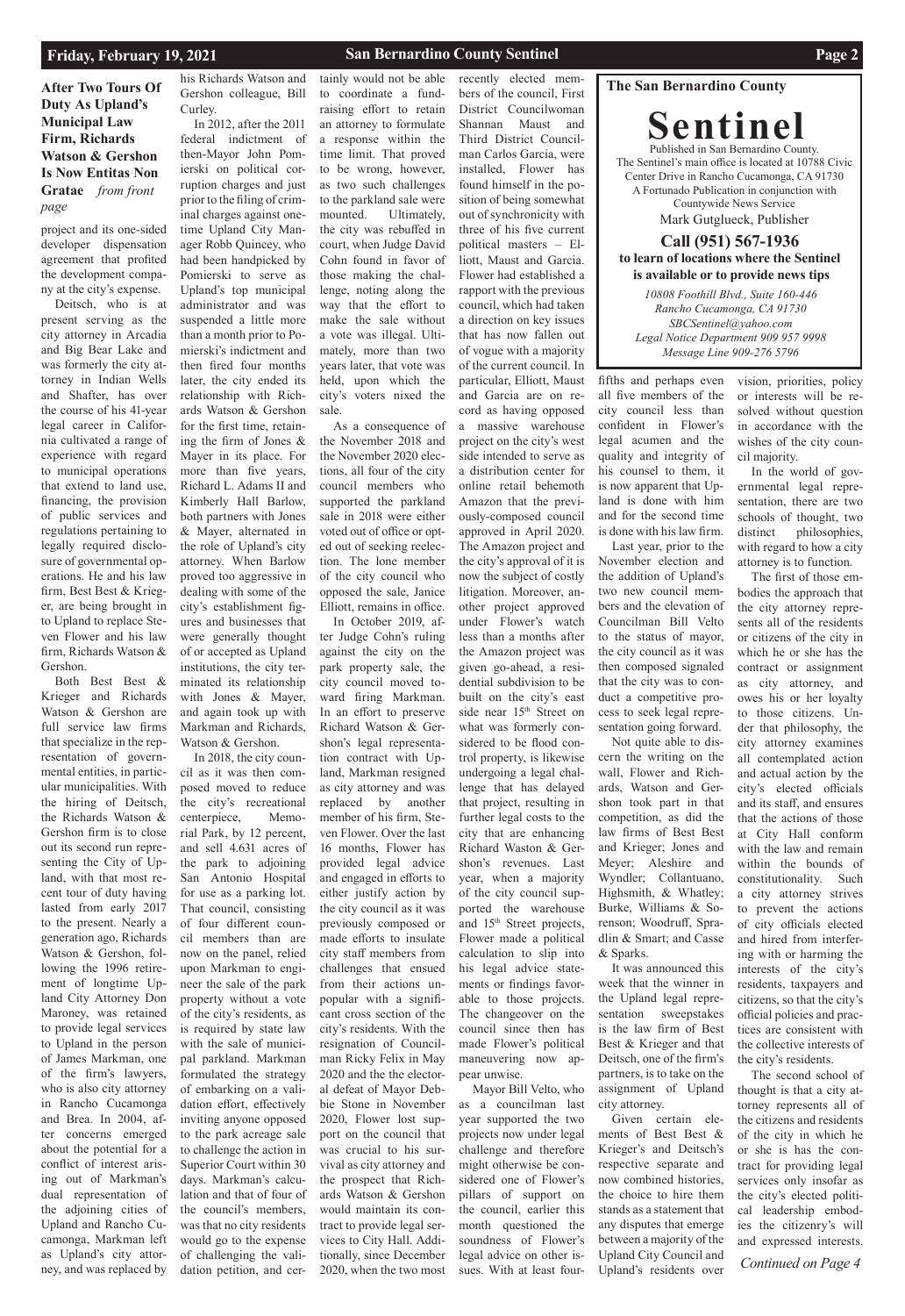## **Some County Schools To Reopen As Early As Next Week** *from front page*

been Lloyd's last days on earth, in which she drove 503 miles from her Bay Area home to Joshua Tree National Park then back to her home and then back to the national park, covering those 1,599 miles in the course of four days, are no more understandable than they have been from the outset of her vanishing.

The remains were identified as those of Lloyd through dental records. The results of an autopsy that was to be performed have not been released, and there was no indication if that autopsy or any other forensic examination has been completed. No cause of death has been disclosed.

Though Lloyd's death and the circumstances leading up to it remain under investigation, information that has been disclosed to this point supports a conclusion of

misadventure rather than foul play.

Statements made by her friends and family to a variety of media outlets suggest that the CO-VID-19 crisis had put a crimp in Lloyd's work as a beautician, negatively impacting her cash flow. There have been suggestions that she was seeking to make a getaway to the national park as a break from the challenges in her life.

Of note is that before leaving, she deleted the contents of her Facebook page, though she remained active on Instagram until June 15.

According to her sister-in-law, Lloyd was "under a lot of stress and wanted to get away and unplug." An unconfirmed report is that one of Erika's friends, whose precise identity or gender is not available through any source found by the *Sentinel*, moved to Twentynine Palms in April 2020. There has been speculation that Lloyd had perhaps made the trip to see that person. On June 11, she left

her 12-year-old son in the care of a friend in Walnut Creek before departing.

There is evidence sug-

gesting she covered the entire 533 miles between Walnut Creek and Joshua Tree National Park on Thursday, June 11, and was camping at the Jumbo Rocks campground the nights of June 11 and Friday, June 12.

Early on Saturday, June 13, she set out on a return trip to Walnut Creek, arriving later that day, and spent the night there with her son and her roommate. The following day, Sunday, June 14, she departed Walnut Creek, again without her son, to return to the Jumbo Rocks campground, where, she represented to her friends, two people identified simply as "James" and "Christian" were looking after her campsite and, presumably, her camping gear. There is credible evidence to suggest that Lloyd arrived at Jumbo Rocks Campground in the late afternoon of June 14. In her journal that was recovered,

*Continued on Page 5* On Wednesday, June

Lloyd noted that James and Christian were not at the campground when she arrived. According to Lloyd's mother, she spoke with her daughter for the last time on June 14 or June 15. She said Erika was "talking really fast" and it sounded like she was driving. There was no known telephonic contact between Lloyd and anyone after that.

School districts throughout the state as early as last summer were applying for waivers to allow them to reopen. Ultimately, the state in processing those requests formulated criteria to evaluate them, one of which included how the county where those schools are located

> Park rangers on Monday, June 15 came across Lloyd's vandalized 2006 Black Honda Accord in the parking area for the Indian Cove campground, some 21.9 miles from Jumbo Rocks but still within the confines 1,234 square-mile Joshua Tree National Park. There was no camping equipment in the car or in its immediate vicinity when the rangers observed the vehicle. The windshield on the passenger's side in the front had been broken, and the dashboard damaged. It is believed, based on incomplete information available to the *Sentinel*, there was at that point damage to the back window, as well.

The rangers noted the vehicle's presence in a report, and left a note on the car. That evening, the car had been removed.

The next day, Tuesday June 16, a video captured the car leaving the north entrance into/exit from Joshua Tree National Park at 1:20 p.m, and the car was later videoed passing a school in Twentynine Palms at 2:50 p.m.

pany, subsequently told *News Channel 3*, based in the Coachella Valley, that the Accord's rear window was broken, that the front windshield was smashed on the passenger side, that the airbag had deployed and the radio was damaged.

Around 4 p.m. on June 16, after being summoned by a report from a Wonder Valley resident, the California Highway Patrolman spotted Lloyd's Accord parked on Shelton Road, east of Twentynine Palms, north of the intersection with Highway 62, facing south toward the highway, some 23 miles from Jumbo Rocks campground. The car was blocking the roadway such that it inhibited passage on Shelton Road, which is unpaved. The CHP summoned Twentynine Palms-based Bailey's Auto Repair & Towing to tow the car. David Bailey, the proprietor of the tow comher.

It is believed that in towing the Accord, vibration from traveling the rough roads into Twentynine Palms caused the back window to completely fragment.

In addition, Bailey said, there was damage to the outside front of the vehicle in that the bottom of the radiator and the air conditioning condenser were pushed backwards as if the car had hit a very large object headon. Bailey speculated that the car had run into a berm beside the road near the intersection of Highway 62 and Shelton Road. Beginning on June 16, Lloyd's friends calling her cell phone encountered no answer. They continued to try to reach

to moderate orange or tier three, to minimal yellow or tier four.

From the time the tier ranking system was put in place, San Bernardino County has consistently fallen into the red or purple tier, and remained in the widespread category into the fall and winter of 2020. By November and December, San Bernardino County had the highest known infection rate among the state's 58 counties, which called into question the rationale for the county's filing of the legal action against Newsom seeking an exit from the restrictions he had imposed to limit the spread of CO-VID-19.

Despite the seriousness of the pandemic and the deaths that escalated throughout the fall and into the winter, a general social fatigue with the restrictions had set in amongst a major portion of the state's population. Groundwork to prepare for the eventual opening of schools began in October.

stands on the four-tier scale. The state's coordination with the various county departments of health on the school opening issue involves determining whether the districts have a reopening plan and what each plan consists of. Within the same district, some schools have sought to reopen while others have not. By the middle of November, 109 San Bernardino County elementary schools sought a waiver. All of those, along with others submitted later that month and in December have been evaluated by the state. It appears that all but two of the schools that applied have been granted permission to

open. At least 120 other applications to open have been submitted by San Bernardino County schools and remain pending, subject to evaluation.

Not all of the schools now free to open will do so by next week.

In some districts, reopening is largely dependent upon teachers having been vaccinated against COVID-19. The state has now allocated ten percent of California's allotment of vaccine to inoculate teachers and other school staff members.

As of yesterday, 138 schools in the county had been given approval for their reopening safety plans. All of those schools can reopen at will.

A factor in the permission being granted

for reopening is that the county's new infection rate has been dropping drastically over the last three weeks. According to available testing statistics, the number of new coronavirus cases per 100,000 people has been in decline from February 4 onward and had fallen below 25 per 100,000 for four consecutive days, from Monday through Thursday of this week. That compares favorably to the 52 new cases per 100,000 the county logged on February 2.

Another factor in the decision to open schools is the medical community's recognition that school age children have a relatively strong resistance of COVID-19. This is because children

from the ages of 5 to 12 who are educated in elementary school settings historically are sharing among themselves viruses such as the common cold on a constant basis.

These include common human coronaviruses, such as the relatively benign 229E, NL63, OC43 and HKU1 types, which usually manifest in mild to moderate symptoms involving upper-respiratory tract impacts virtually indistinguishable from the common cold. Researchers have theorized that the immunity these children cultivate from those exposures are effective in warding off or attenuating, in the vast majority of cases, CO-VID-19.

-*Mark Gutglueck*

past four years cannot be a San Bernardino County Redistricting Commission member, either.

The seven-member San Bernardino County Redistricting Commission will consist of two members appointed by the presiding judge of the Superior Court, one of whom is to serve in the capacity of the commission chair. The re-

maining members of the commission will be

nominated by the members of the board of supervisors, with each supervisor appointing a single commissioner and his or her back-up or alternate member.

The commission is

scheduled to hold its first meeting in May.

Commission members and alternates will receive a stipend of \$100 for each meeting they attend and reimbursement for mileage exceeding 20 miles round trip from their home.

Applications signed in ink must be postmarked no later than April 5 or hand-delivered to the clerk of the board of supervisors' office by 5 p.m. on April 5.

The application is available at

https:/Icms.sbcounty.

## **County Seeking Redistricting Commission Applicants**  *from front page*

## **Frenzied Activity Preceded Lloyd's Mysterious June Disappearance**

*from front page*

gov/Por tals/45/Advi-

sorvRedistrictingCommission Application. pdf?ver=202 1-02-12-090449-457 or by contacting the

Clerk of the Board at (909) 387-4831.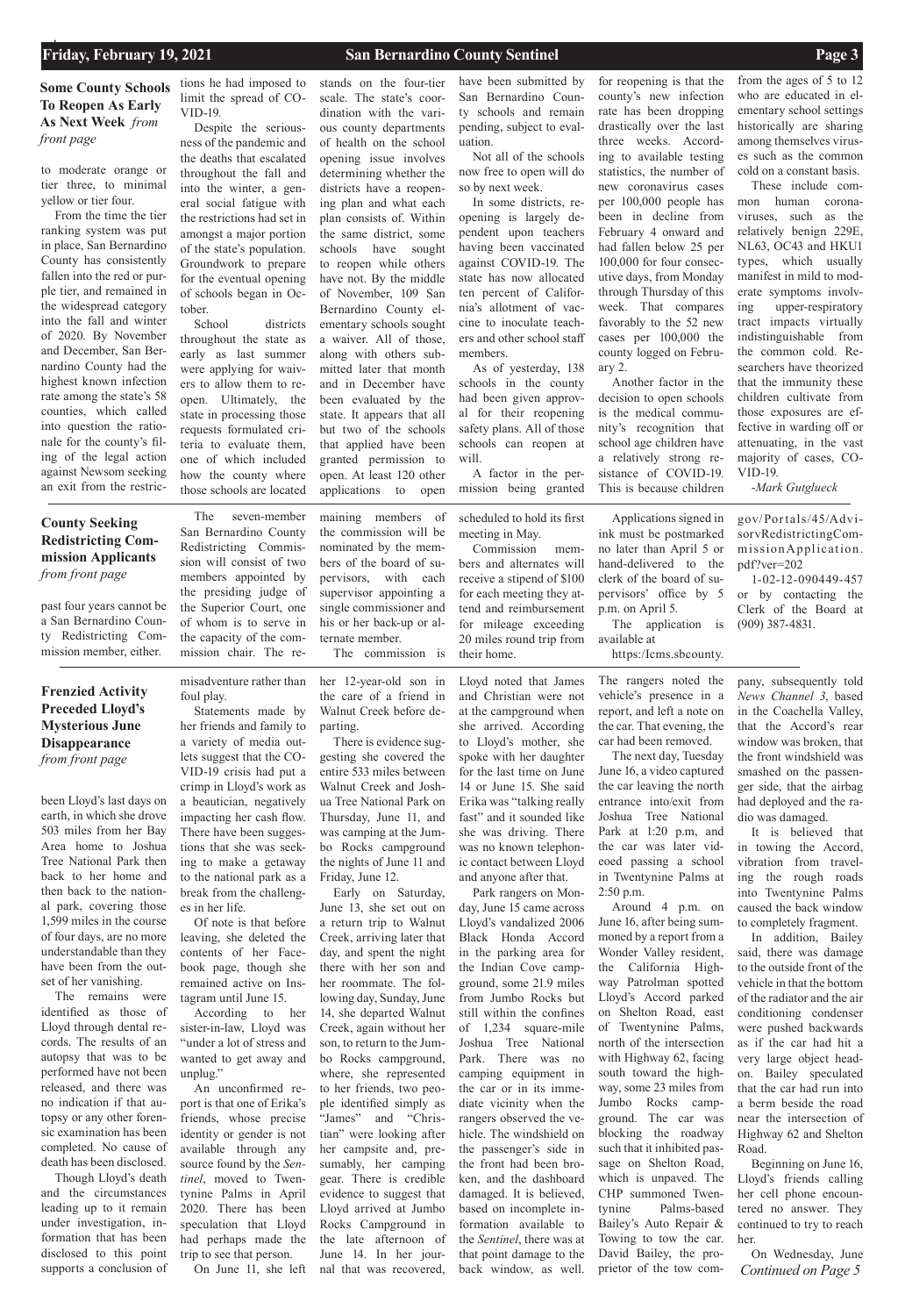**Do You Have Information Of Public Interest? Call the** *Sentinel* **at (951) 567 1936 The** *Sentinel* **is always looking for information to inform our**

 **readership and keep our readers abreast of newsworthy developments.**

San Bernardino County

**The** *Sentinel* **devotes itself to what is happening in and around San Bernardino County. Social events, political news, issues pertaining to education, medicine, industry, commerce,**

Let us help you make our readers aware of what is happening in your corner of the world. **Do you have a news tip? Don't hesitate to pick up the phone or drop us a line at sbcsentinel@yahoo.com to alert us to that fascinating tidbit.**

 **development, real estate, history, culture and entertainment are of interest to us.** 

News of Note from Around the Largest County in the Lower 48 States

**Hungry For Development & Social Transformation, 1980s Fontana Mayor & City Council Let Their City Fall Victim To Greedy Developers, A Corrupt City Manager & Predatory Lawyers** *from page 2*

Under that approach the city attorney examines all action and contemplated action by the city's elected officials and its employees with an eye to ensuring that their actions conform with the law and remain within the bounds of constitutionality, but goes no further than that in terms of looking after the citizenry's interests. Rather, city attorneys of the second school do not consider the city's residents and citizens to be their clients but rather see themselves as working for the city's elected officials, those primarily being the mayor and city council. Such city attorneys conceive of their role as being one of enabling the mayor and city council to put into play their vision of what they want and are determined to do without regard to whether that action actually corresponds to the preferences of the citizens who elected the city's political leadership or those who did not participate in the political process.

Best Best & Krieger and Deitsch represent the latter approach to the role of a city attorney.

Deitsch believes his assignment as a municipal lawyer is to enable the city's political leadership to accomplish whatever it wants to achieve, whether those goals are perfect or imperfect, high-minded or lowminded, sincere or insincere, corrupt or honest, well thought through or ill-considered. An illustration of his attitude in this regard consists of the work Deitsch did in Fontana in the 1980s when the law firm he was a member of, Sabo & Deitsch, represented the Fontana Redevelopment Agency.

At that time, Fontana suffered from a seemingly intractable image problem. The western unincorporated portion of Fontana was home to the Kaiser Steel Mill, an extremely heavy industrial operation that generated a substantial degree of air pollution and had resulted in the contamination of the mill property and the surrounding area. The mill, which at its peak employed more than 2,500 workers, ceased operations in 1983, throwing more than 1,800 steelworkers onto the unemployment rolls. Fontana was also the home of the Hells Angels, considered by law enforcement to be an outlaw motorcycle gang. Perhaps most damaging to the city's reputation was that it featured the headquarters of a chapter of the Ku Klux Klan, led by one of that organization's grand dragons, George Pepper, a bus driver and Fontana resident who ran unsuccessfully for Fontana mayor in 1982. Three entrepreneurs, brothers Dick and Bill

Ashby and their business associate Larry Redman, saw opportunity in Fontana's circumstance. They pitched to the city council, the city manager and the city's planning and development staff the concept of creating a massive residential subdivision on property at the city's extreme southwest corner. The project, dubbed Southridge Village, would be designed, the Ashby Brothers and Redman said, to appeal to so-called "yuppies," defined as "young upwardly-mobile professionals." They dedicated their company, the Ten-Ninety Corporation, and its corporate affiliates, Creative Communities, Inc., General Specifics Corporation and Rak Corporation, to obtaining clearance to undertake the Southridge Village development effort and construct the subdivision, marketing the homes along the way.

The Fontana City Council as it was then composed, encouraged by Fontana's city manager, Jean Daze Ratelle II, embraced the Southridge village concept, directing Ratelle to explore the possibility. Ratelle, who went by the name Jack, in consultation with the city's planning staff, presented the idea to the planning commission, which after a review, gave a recommendation that the city give serious consideration to permitting the undertaking. With that green light, Ratelle pushed forward, full steam ahead. The development of Fontana, with

*Continued on Page 6* a 13-year-old student. Ratelle had pulled the police department off of him, convincing the police chief and the head of the police officers' union that going easy on the councilman would be worthwhile for them in terms of funding that would be freed up for the department in upcoming budgetary cycles and in generosity that would be shown to the department's officers in future employment contract negotiations. Ratelle had an intimate relationship with the woman who had been Fontana's sole councilwoman in the late 1970s and early 1980s and was thereafter a member of the planning commission that first considered the Southridge village project. He had no trouble convincing the council majority, which was in any event already favorably disposed toward development in the city, that they had to do everything that could be done to make sure the Southridge project was carried through to completion. The Fontana Unified School District was proving a problem. It was balking at having to accept the estimated 16,000 to 18,000 students the project was

an eye toward the future, was paramount, Ratelle said, and Southridge Village was Fontana's future. Before long, all considerations fell in deference to achieving that imperative.

Standing in the way of the Southridge project were overwhelming infrastructure needs. The city did not have in place the basic improvements the project would require, such as streets, curbs, gutters, sidewalks, storm drains, and sewers to accommodate what Redman and the Ashbys were contemplating. Nor did the City of Fontana have the financial means to pay to construct that infrastructure. Moreover, the local school district, Fontana Unified, did not have schools or available funding to adequately educate the vast number of students the 9,135 units would bring into the city.

Under normal and traditional circumstances, the developer creating the homes, factories or buildings housing commercial enterprises to be constructed in a community was called upon to furnish the necessary infrastructure to logically accommodate that development or otherwise provide the funding to defray the city's cost of building that infrastructure. In the case of Ten-Ninety, however, Redman, and the Ashby brothers stated unequivocally that they did not have adequate capital on their own nor the availability of financing to pay for constructing both the homes to

comprise the Southridge subdivision and its infrastructure. Confident they had the city council on the hook, the Ashby Brothers and Redman told its members that if the city would not underwrite the cost of the infrastructure, the project simply would not get built.

Ratelle had been hired as Fontana city manager on a 3-to-2 vote of the city council in 1973 after impressing a majority of the city council by arriving in the city driving a Pantera, referencing his law degree and more than two years experience as the assistant to San Diego County's chief administrative officer, his three years experience as an associate administrative analyst with the City of San Diego and his three years as assistant city manager in Chula Vista.

During his tenure as city manager, Jack Ratelle had developed a Svengali-like hold on most of the city council members, beguiling and befriending those newly elected to the panel, remaining constantly on good terms with at least three and usually more of those officeholders, such that he could virtually dictate how those elected officials, constituting a majority of the panel, should and would vote on any matter that came before them. The creativity of his methods in achieving this were legendary. He had arranged to provide a city job to the son-in-law of one of the city council members. For another council member who owned

a welding business, Ratelle had arranged to obtain for him work with a substantial number of the industrial operations around the city, boosting that council member's income. Another council member, an instructor at one of the city's junior high schools, had gotten himself in trouble with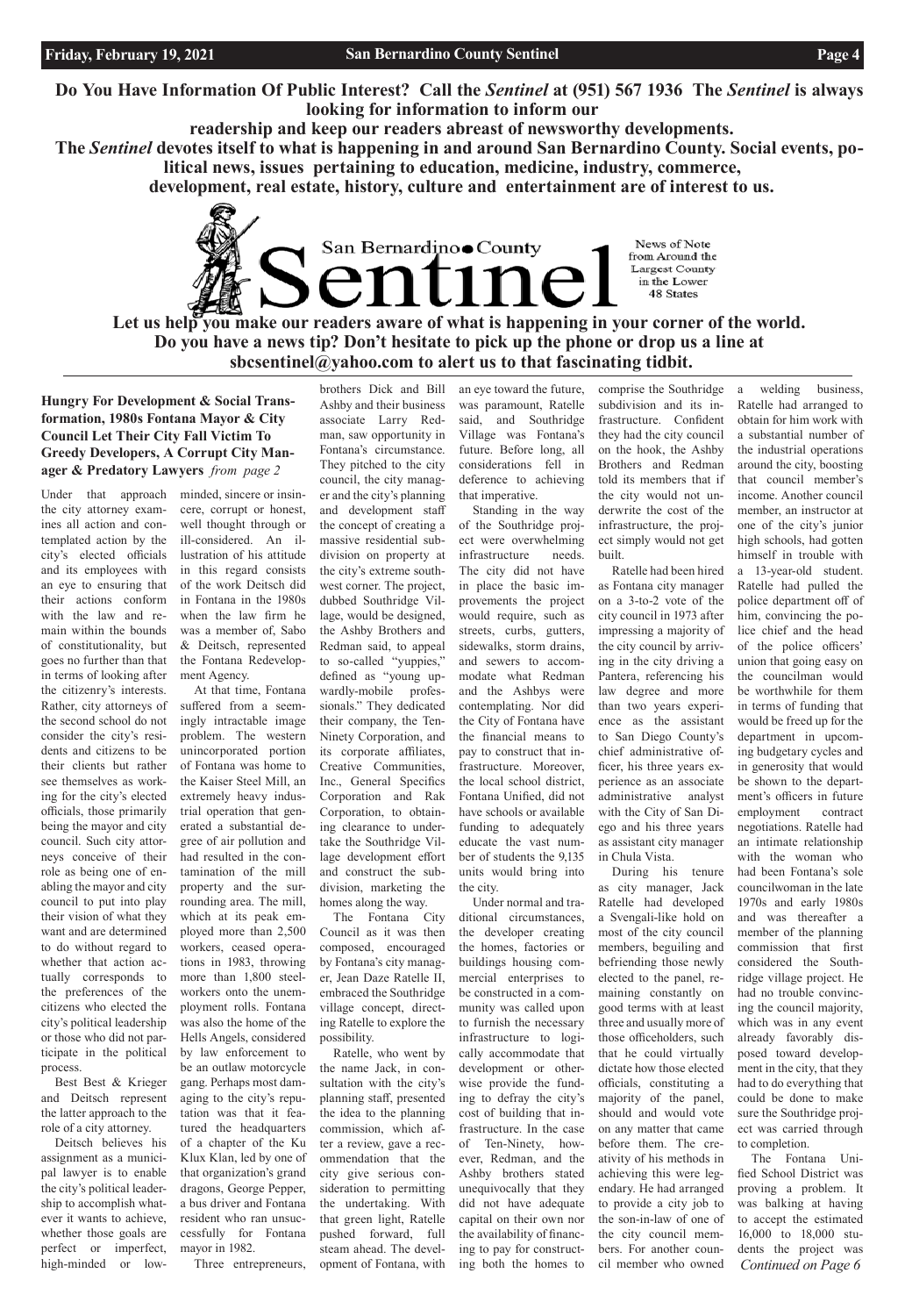## **Imperative For Development In Redlands Threatening The Preservation Of The Region's Last Remaining Citrus Belt** *from front page*

**Erika Lloyd's Body Found**  *from page 3*

*Continued on Page 11*

for oranges in a modern Redlands?"

When I was growing up, conventional wisdom said that with the loss of labor programs like the Bracero Program, the advent of industrial citrus in places like Florida, and the smaller average size of local fruit meant that "orange groves did not pay." In fact, certain city officials have even publicly commented along these lines on social media networks, something which one official did acknowledge the city or its officials are not supposed to take a stance on. In reading the most recent city general plan, which calls for zero acres of undeveloped land within city limits within the next 30 years, and given how a larger tax base and more developer fees are to provide the city a way out of its financial straits, it seems the city's stance is, "Pull 'em out by the fistful. It's picking time!"

Here's why that's a problem: My high school history teacher, Tom Atchley, tells a story about life in the pre-Environmental Protection Agency Inland Empire where one could walk out the front door and not see the mountains for the entire summer because of smog. Air quality and heat were some of the reasons why Redlanders who could afford it left the area for the summer for Corona del Mar or the mountains. Parenthetically, this indeed means there is a class component to overexposure to poor air. Air quality is a problem in Southern California in general, and particularly in the Inland Empire, because we are a valley surrounded by mountains on three sides, with the mouth of the valley pointed toward the coast. Consequently, when the ocean winds blow inland, this carries smog and air pollution into the valley, where it remains.

In an area that rarely gets a snow day, school-aged students remain indoors from physical education, or during fire season remain indoors due to poor air quality conditions. This is why Richard Nixon, controversial as he is, raised on a citrus farm in Yorba Linda back when Orange County actually grew the fruit for which it is named, was oddly enough the president responsible for founding the Environmental Protection Agency on December 2, 1970. Well, chalk one up for the Republicans! Obviously, air quality has improved nationally over the last 50 years the EPA has existed, but the eradication of pollution is not a done deal, least of all in areas prone to the ill-effects of air pollution.

The tides are reversing, and air pollution is getting worse in the Inland Empire. While the forces at play are bigger than just Redlands, it is time policymakers wake up to what their policies mean in the big picture. Changed global supply chains drive increased demand for importation through the Port of Los Angeles. In fact, the Port of Los Angeles is the single busiest port in the Western Hemisphere, clocking in at 9.46 million twenty foot trailers in 2018. That means an average of 25,917 trailers heading through Southern California by semi-truck or flatbed railroad car, all 365 days per year. This is partly because it is the single largest port in the United States for the reception of imports from the Far East, as global supply chains began shifting with federal trade policies in the period between 2002 and 2008. Part of this shift is also driven by the increase in size of the cargo ships. The Port at Los Angeles is one of the few ports on the Pacific seaboard that can receive these "megaships," which are so big that they are unable to fit through the Panama Canal or beneath the Golden Gate Bridge to arrive at port in the Bay Area. This is the force that carries, and will continue to carry, trucks

• Some types of forest are even better at sequestering  $CO<sub>2</sub>$ , like rainforests, which remove on average 2.5 metric tons of CO<sub>2</sub> per acre per year.

through Redlands on the I-10 whether or not those goods are warehoused in the Inland Empire. However, this is why the Inland Empire is now considered a gateway market for investors in industrial real estate.

each year. If all 15,000 acres were still standing, the total acreage could have offset 92.6 million U.S. ton-miles of truck cargo.<sup>1</sup> In the case of the J.W. England groves, those nine acres could pull an average 16.8 metric tons of  $CO_2$  annually

Redlands policymakers do play a role in how this market force impacts our community. As Redlands develops more and more fulfillment centers, the warehouses from which products ordered over the internet are shipped, the citizens of Redlands encounter incalculable but real costs. There is increasing demand on our roadways as an increasing tide of trucks enter and leave our area using roads that our local, county, state, and federal tax dollars pay to maintain. There is a commensurate deterioration of our roadways and streets. There is also more demand on our energy grids from large commercial properties. Additionally, the increased traffic and traffic backlogs that trucks create cause an increase in air pollution with more vehicles idling or driving at less-efficient speeds.

> <sup>1</sup>An average freight truck fully-loaded moves a max of 10 tons an average of 45,000 miles per year, meaning each truck generates 72.9 metric tons of CO<sub>2</sub> on average every year. Long-distance semis on average 100,000 miles per year according to Federal Highway Administration. Trucks generate on average 162 grams of CO<sub>2</sub> per US ton-mile, or 6,172 US ton-miles/mt of CO<sub>2</sub>. In 2018, trucks moved 68 percent of all freight domestically by weight (16.5B tons total, or 11.22B tons by trucks). Thus the US average ton-mileage in 2018 is 504.9Q US ton-miles, creating appx. 81.8T metric tons of CO2 in just 2018.

We benefit from increased commercial activity. I am certainly not anti-Amazon. That does not mean there are not costs, however, and unfortunately when the trucks leave, we still breathe the air. This has public health impacts; the National Institutes of Health and the Environmental Protection Agency among others both note the increased incidence of respiratory conditions such as asthma in communities with increased exposure to air pollution. Over 23 million Americans and 6 million American children suffer from asthma. Zooming out further, the World Health Organization notes that globally over 4 million people die annually from health conditions related to air pollution, more than any other single cause in their study, including lack of access to clean water, malaria, HIV/ AIDS, and even COV-ID-19. While we all are exposed to poor air quality, those less mobile or

less fortunate can often find themselves more exposed than other people to these forces.

I think all of us can agree on the importance of green space in counteracting the deleterious effects of air pollution, and in Redlands we are blessed with an abundance of trees that beautify our city and clean our air. I know this will sound odd, but as someone working in finance, I do this math and research on carbon emissions and offsets often. Here are some interesting facts regarding trees recapturing carbon dioxide:

• According to the Environmental Protection Agency, 60 mature trees, defined as at least ten years old, can remove one metric ton of carbon dioxide  $(CO_2)$  on average from the atmosphere per year.

• Also according to the Environmental Protection Agency, the average density of an acre of healthy forest is 60 trees per acre, so we can say one acre of mature trees removes one metric ton of  $CO_2$  from the air each year.

• Commercial groves and orchards are planted more densely than natural forests. Citrus and avocado groves are planted at an average of 110 trees per acre, apple orchards (looking at you, Oak Glen) at 150 trees per acre, and almond groves (like those being allowed to die and be torn out in the Central Valley for reasons touted as an environmentally-conscious conservation of water) anywhere between 75 and 180 trees per acre.

By this math, all this means that an acre of citrus land could be over 80 percent more effective at carbon sequestration than an acre of U.S. forest land, and only 28 percent less effective than an acre of rainforest in the Amazon. Put plainly, an acre of grove land is closer in efficiency to an acre of rainforest in the Amazon than an average acre of forest land here in the United States.

The East Valley was home to over 15,000 acres of citrus groves at the turn of the 20th Century. Today there are 2,500 acres in active commercial production and still more smaller parcels that surround the scenic and historic grove homes of Redlands. This means the commercial groves of Redlands offset on average 4,500 metric tons (or over 9.9 million pounds) of  $CO<sub>2</sub>$ from the air annually. The remaining commercial grove land alone offsets 27.8 million U.S. ton-miles of truck cargo from the air.

We can all speak in favor of the benefits of cleaner air and less air pollution, but we need to acknowledge that the war on carbon emissions globally is not fought only in far-off Brazil. Certainly, Redlands is not going to end the issues of global air pollution single-handedly, but public policy choices made in Redlands every day can fight air pollution right here in this valley. Redlands should certainly still be able to grow, but at a certain point we have to acknowledge that tearing out orange groves to do so is a costly choice that future generations of this city will curse this generation for making.

"*Without vision a people perish.*" -Proverbs 29: 18-27

*John P. Beall is a fifth generation Redlander, a former member of the City of Redlands Parks Commission and a utility-scale green energy investment professional. He can be reached at jpbeall@outlook.com.*

17, her family reported her missing, giving indication she might be in the area of Joshua Tree National Park. The San Bernardino County Sheriff's Department dispatched a helicopter to scour the area. That effort was not fruitful. Lloyd's camping gear was located at a camping site in Jumbo Rocks Campground. An expensive Yeti cooler she was not known to have owned was found among

her possessions at the campsite. The Morongo Basin well as along Highway 62.

on a special alert to be on the lookout for any sightings of her throughout the entirety of the more than 3,000 square mile desert area that includes Joshua Tree, Joshua Tree National Park, Twentynine Palms, Yucca Valley and outlying areas. Park Rangers began searching areas within the park. Sheriff's deputies, including ones with canines, searched areas at the entrance of the park and its periphery, as

Sheriff's Station was put Search and Rescue Team The Joshua Tree engaged in an effort to find her or spot any signs that she was in the area. On June 19, Lloyd's parents caught a flight from Maryland to California in an effort to help with and intensify the search for their daughter. They posted photos of her and posters alerting the public to her disappearance in the area within the national park as well as in and around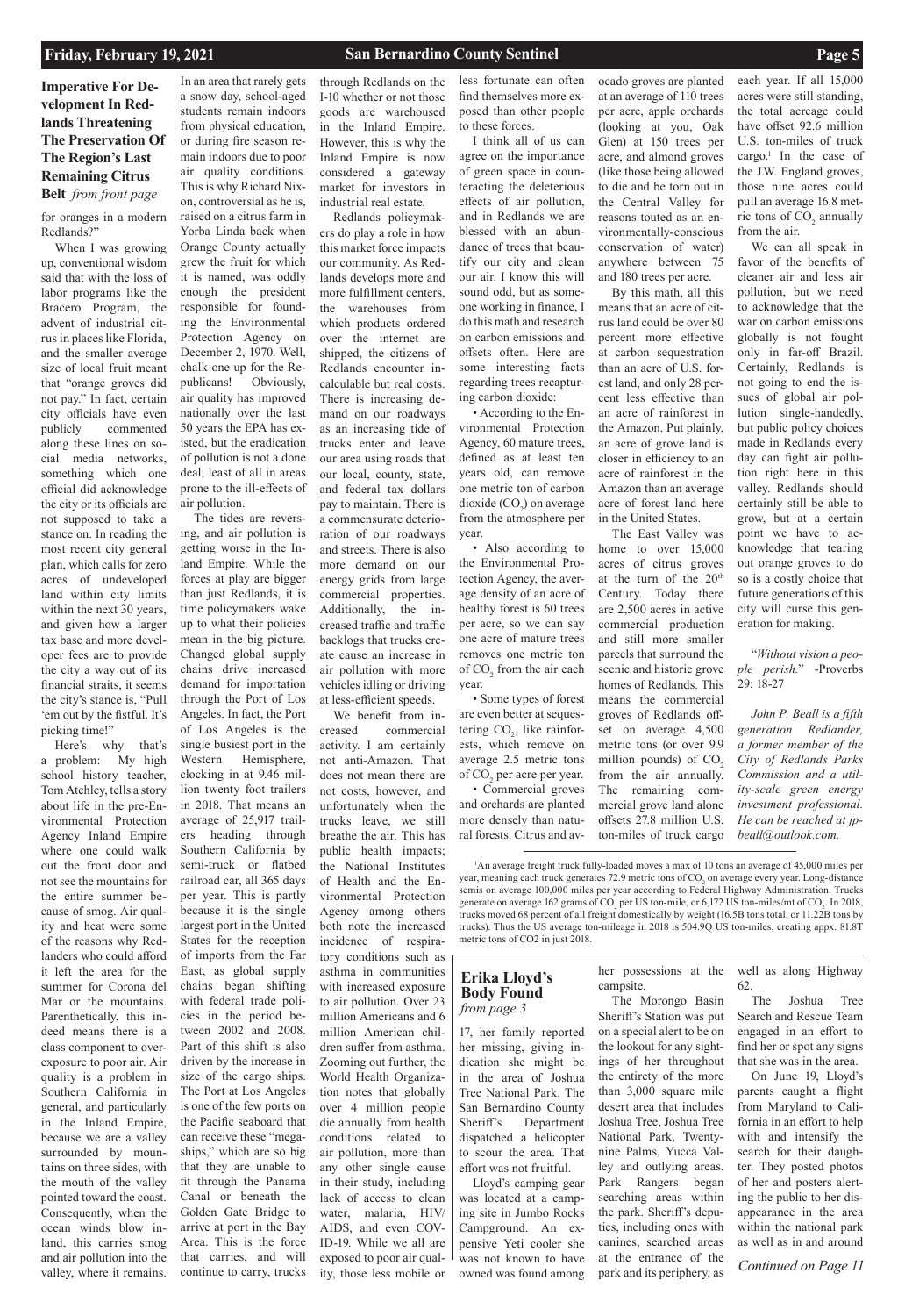**Blinded By The Incentive Of Hundreds Of Thousands Of Dollars In Legal Fees Derived By Letting The Bond Financing Scheme For The Southridge Project Proceed, The Sabo & Deitsch Law Firm Elected To Ignore Payoffs From The Ten-Ninety Corporation To Fontana's Then-City Manager** *from page 4*

*Continued on Page 10*

likely to generate. It had no schools in place to accommodate elementary school children and did not have available funding to construct a neighborhood school. Moreover, the district's existing high schools and junior highs had inadequate classroom space to assimilate the adolescents that were to be sent their way. Even when Ratelle offered the district an assurance that Ten-Ninety would construct a grade school for the district, the school balked. Ultimately, after Ratelle approached the Colton Joint Unified School District, that entity agreed to extend its educational coverage to include the southern portion of Fontana.

Ratelle's advocacy on behalf of the Ten-Ninety Corporation was extraordinary, even given the premium local government often puts on encouraging development. The Ten-Ninety principals and Ratelle had a special relationship. Ratelle had established a credit line at the MGM Grand Hotel in Las Vegas. Ten-Ninety then made a habit of endowing that credit line. Ratelle established a pattern of frequenting Las Vegas on weekends, two or three times a month, making a show of his presence at the craps, roulette and less occasionally the blackjack tables at the MGM Grand. Upon returning to Fontana on Monday, he would regale city staff with tales of his gaming exploits in Sin City, bragging about winning on some occasions, lamenting his losses on others. In this way, Ratelle laundered the money he was receiving from Redman and the Ashbys. To finance the Southridge infrastructure, the Fontana Redevelopment

Agency issued \$65 million in certificates of participation, a type of bond, along with securing \$55 million in loans from the Glaziers Union.

Ratelle, who had a law degree from the University of San Deigo, was intimately familiar with legal processes and what it was going to take to legally wire the highly questionable arrangements he was making between the city and the Ten-Ninety Corporation. As Fontana's city manager, however, he could not act as the city's legal representative or be the attorney of record on the scheme he was cooking up.

It was thus no accident that at that point Ratelle was employing the law firm of Sabo & Deitsch to represent the Fontana Redevelopment Agency.

Sabo, who graduated from Youngstown State University in Ohio magna cum laude in 1969, in time gravitated toward a legal career, in particular finance law. He went to work for the renowned municipal-bond lawyer James Warren Beebe, mastering first the rudiments, then the finer points and in time all of the permutations of public financing instruments and arrangements. He attended the University of Denver College of Law in Colorado, thereafter passing the California bar in 1977. By his late 30s Sabo had earned the sobriquet of "the great enabler" or variously, "the great facilitator." In the capacity of counsel to municipalities and local governmental agencies in and around San Bernardino County, he was instantly recognized, indeed had grown infamous, for being unwilling, or unable, or refusing, to say "No" to his clients.

During closed sessions, Sabo would assure the elected officials with the public agencies he worked for that as the voters' choices, they embodied the authority to do virtually anything they wanted to do.

Sabo understood the ins and outs of public financing, forwards and backwards, top to bottom, inside out and upside down, both legitimate and illegitimate. In situations where a public agency needed more money than it could reasonably borrow at an even prohibitive interest rate, he could find a way for some lender somewhere to put the money up. This was often done by an agency borrowing against collateral, the value of which was astronomically inflated, based upon the most overcontrived and creative interpretations and descriptions that might be conceived of, certified by any of a host of sketchy underwriters Sabo had in his Rolodex, who for an extra point or two beyond the standard commission were willing to sign anything.

As the lawyer for a multitude of local cities and agencies, Sabo handled the legal paperwork for financing arrangements on undertakings that were both legitimate and illegitimate, along with ones that fell somewhere in the middle. The legal filings Sabo made for the well-founded and warranted use of governmental reach or redevelopment authority were straightforward and understandable. When Sabo was engaged in assisting governmental entities carry out actions that could not withstand the light of day, he would envelope the action taken in paperwork and legal filings that were so recondite, so convoluted and so incomprehensible that even if someone of his considerable legal skill were to examine it after the fact, it still could not be untangled. This provided more than just the typical legal insulation that public agencies provide to their operations. Only rarely were

these masterpieces of

falsification challenged, as when the FBI descended upon the offices at San Bernardino International Airport in 2011, armed with search warrants to look into the misdirection of funding by the San Bernardino International Airport Authority, a joint powers agency consisting of the County of San Bernardino and the cities of San Bernardino, Highland, Loma Linda and Colton, who were pooling their available tax revenue to effectuate the civilian use conversion of the former Norton Air Force Base that had been shuttered by the Department of Defense in 1994. The San Bernardino International Airport debacle was perhaps the one time in his career when the abuse of the governmental and legal system that Sabo was so skilled at perpetuating approached the point of redounding to a legal or professional castigation that threatened his licensing as a lawyer or which might have conceivably sent him to prison. Any possibility of that occurring passed, as the FBI and Securities Exchange Commission investigation into the misdeeds at San Bernardino International Airport by the airport authority had not concluded when, mercifully as far as Sabo was concerned, he died in December 2012.

Deitsch, a 1969 cum laude graduate of Brandeis University who went on to earn his law degree at the University of Pennsylvania in 1974, after passing the New Jersey Bar went to work for three years as a prosecutor with the New Jersey Attorney General's Office. He thereafter moved to California, where he passed the California Bar in November 1979, going to work shortly thereafter as an attorney in the Office of Special Counsel for the United States Department of Energy in its Los Angeles office. In 1981, Sabo and Deitsch formed a formed a partnership. Just like Sabo's mentor James Warren Beebe had instructed him in the legal intricacies of

public finance and the advantages, vulnerabilities and applicability of various financing and investments, including deferred bonds, floating bonds, inverse floating bonds, income bonds, participatory bonds, step-up bonds and stepdown bonds, plain vanilla bonds, yield bonds, payment-in-kind bonds, secured bonds and unsecured bonds, as well as extendable bonds, coupons and loans, Sabo imparted to Deitsch virtually all he needed to know to work in the arena of public agency finance law. In relatively short order, the law firm of Sabo & Deitsch was much in demand, and it was representing the cities of San Bernardino, Ontario, Fontana and Rialto, the three largest and the sixth largest population-wise of what are today San Bernardino County's 24 municipali-

ties.

Because they were willing to carry out things that lawyers with a little more integrity or bounded by ethical or moral principle could not bring themselves to do, Sabo and Deitsch were highly valued by public agencies and the ethically-challenged public officials who headed those agencies in the wide open Wild West atmosphere of San Bernardino County.

It was in Fontana, during his involvement in the highly questionable actions taken in support of Ratelle's breathtakingly broad corruptions of governmental authority, that Deitsch came out from underneath Sabo's shadow, demonstrating that his mentor in rigging public financing schemes had nothing on him when it came to facilitating abuses of municipal operations. Sabo and Deitsch did not participate and enable these depredations at no benefit to themselves, and they extracted their own piece of the action through the highly questionable, indeed what is by many considered to be the illegal, practice of double- and tripledipping. Double-dipping

occurs when an attorney or a law firm, working in the capacity of general counsel, city attorney or formerly in the function of redevelopment attorney to a municipality or agency, after advising the entity it represents on the advisability of issuing and selling bonds as a form of financing or for creating revenue for one reason or another, then takes on the role of being bond counsel when those bonds are issued and sold. Typically, for doing bond issuance work, which consists primarily of rendering a legal opinion as to the tax status of interest payments and the authority of the issuer to sell the bonds as well as preparing certain documents, a bond counsel is paid a commission or fee equal to 0.5 percent of the entire bond issuance. Triple-dipping occurs when an attorney who is already doubledipping in terms of serving as a municipality's or agency's city attorney or general counsel while simultaneously functioning as its bond attorney further serves in the role of disclosure counsel. For serving as the draftsman of the official statements relating to such municipal bonds so that they meet all Securities and Exchange Commission requirements in

terms of informing buyers about the relevant aspects of the issuance and limitations of the bonds, a disclosure counsel is typically paid 0.25 percent of the total bond issuance upon the sale of those bonds.

Thus, as a consequence of the issuance of the \$65 million in certificates of participation to fund a portion of the infrastructure at the Southridge subdivision, the law firm of Sabo & Deitsch netted \$487,500.

That came in addition

to the other pay the two partners received while working on behalf of the Fontana Redevelopment Agency.

Sabo & Deitsch further signed off on the \$55,000,000 loan from the glaziers union that was used to finance the balance of the infrastructure built at and around the subdivision. There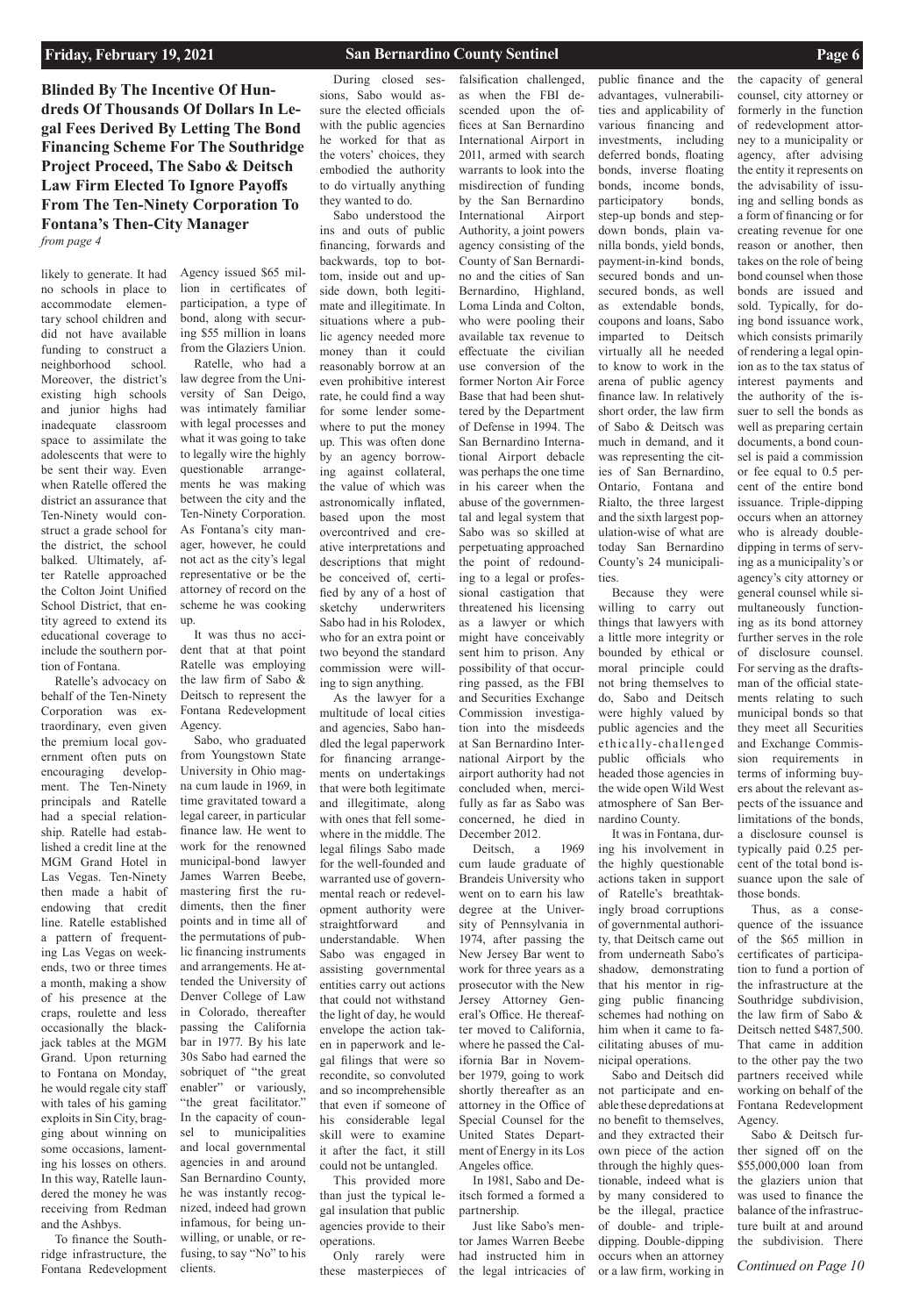### **Public Notices Public Notices Public Notices Public Notices Public Notices Public Notices Public Notices**

FBN 20210000613

The following person is doing business as THE PRINTWORX 1160 DEWEY WAY, STE B UP-LAND, CA 91786: MANNING & MANNING LITHOGRAPHY, INC 2528 LAKE AVE ALTA DENA, CA 91001

 This Business is Conducted By: A CORPORATION Registered with the State of

California CI275199

BY SIGNING BELOW, I DE-CLARE THAT ALL INFORMA-TION IN THIS STATEMENT IS TRUE AND CORRECT. A registrant who declares as true information, which he or she knows to be false, is guilty of a crime. (B&P Code 17913) I am also aware that all information on this statement becomes Public Record upon filing. S/ SEAN MANNING

### This statement was filed with

the County Clerk of San Bernardino on: 1/22/2021 I hereby certify that this is a correct copy of the original statement on file in my office. Began Transacting Business:

JANUARY 1, 2021

 County Clerk, Deputy D5511 NOTICE- This fictitious busi-

ness name statement expires five years from the date it was filed in the office of the county clerk. A new fictitious business name statement must be filed before that time. The filing of this statement does not of itself authorize the use in this state of a fictitious name in violation of the rights of another under federal, state, or common law (see section 14400 et. Seq. Business & Professions Code). Published in the San Bernardino County Sentinel on 1/29, 2/5, 2/12 & 2/19, 2021.

FBN 20210000017

By: A CORPORATION Registered with the State of California C3732557

The following person is doing business as BEL AIR BLVD 14762 SHADOW DRIVE FONTANA, CA 92337 JASMINE HENDER-SON [and] JANAYA HENDERSON 14762 SHADOW DRIVE FON-TANA, CA 92337

 This Business is Conducted By: A GENERAL PARTNERSHIP BY SIGNING BELOW, I DE-CLARE THAT ALL INFORMA-TION IN THIS STATEMENT IS TRUE AND CORRECT. A registrant who declares as true information, which he or she knows to be false, is guilty of a crime. (B&P

ness name statement expires five years from the date it was filed in the office of the county clerk. A new fictitious business name statement must be filed before that time. The filing of this statement does not of itself authorize the use in this state of a fictitious name in violation of the rights of another under federal,

Code 17913) I am also aware that all information on this statement becomes Public Record upon filing. S/ JASMINE HENDERSON This statement was filed with the County Clerk of San Bernardino on: 1/22/2021 I hereby certify that

this is a correct copy of the original statement on file in my office. Began Transacting Business: N/A

 County Clerk, Deputy D5511 NOTICE- This fictitious busi-

Signed: BY SIGNING BELOW, I DECLARE THAT ALL INFOR-MATION IN THIS STATEMENT IS TRUE AND CORRECT. A registrant who declares as true information, which he or she knows to be false, is guilty of a crime. (B&P Code 17913) I am also aware that all information on this statement becomes Public Record upon filing. s/ Nelly Avila Porras

ness name statement expires five years from the date it was filed in the office of the county clerk. A new fictitious business name statement must be filed before that time. The filing of this statement does not of itself authorize the use in this state of a fictitious name in violation of the rights of another under federal, state, or common law (see section 14400 et. Seq. Business & Professions Code). Published in the San Bernardino County Sentinel on 1/29, 2/5, 2/12 & 2/19, 2021.

### FBN 20200011671

The following person is doing business as GLOBAL TRANS-PORTERS INC 786 N GAREY AVE POMONA, CA 91767: GLOB-AL TRANSPORTERS INC 786 N GAREY AVE POMONA, CA 91767 This Business is Conducted

BY SIGNING BELOW, I DE-CLARE THAT ALL INFORMA-

TION IN THIS STATEMENT IS TRUE AND CORRECT. A registrant who declares as true information, which he or she knows to b false, is guilty of a crime. (B&P Code 17913) I am also aware that all information on this statement becomes Public Record upon filing.

 S/ TERRENCE OSBORNE MORRIS

 This statement was filed with the County Clerk of San Bernardino on: 12/23/2020 I hereby certify that this is a correct copy of the original statement on file in my office.

istrant who declares as true information, which he or she knows to be false, is guilty of a crime. (B&P Code 17913) I am also aware that all information on this statement becomes Public Record upon filing. s/Helen M Wittman

 Began Transacting Business: OCTOBER 15, 2018

 County Clerk, Deputy D5511 NOTICE- This fictitious busi-

# state, or common law (see section

14400 et. Seq. Business & Professions Code). Published in the San Bernardino County Sentinel on 1/22, 1/29, 2/5, & 2/12, 2021.

> 92395 Business is Conducted By: An Individual Signed: BY SIGNING BELOW,

FICTITIOUS BUSINESS NAME STATEMENT FILE NO-20210000417

The following person(s) is(are) ng business as: Tres Art Co; Tres Co, 5728 Newcomb Ct, Fontana, CA 92336, Mailing Address: 5728 Newcomb Ct, Fontana, CA 92336, Nelly Avila Porras, 5728 Newcomb Ct, Fontana, CA 92336

> s/ Marcus S. Medina This statement was filed with the County Clerk of San Bernardino on:  $01/22/21$

Business is Conducted By: An Individual

> ness name statement expires five years from the date it was filed in the office of the county clerk. A new fictitious business name statement must be filed before that time. The filing of this statement does not of itself authorize the use in this state of a fictitious name in violation of the rights of another under federal. state, or common law (see section 14400 et. Seq. Business & Professions Code).  $01/29/21$ ,  $02/05/21$ ,  $02/12/21$

This statement was filed with County Clerk of San Bernardino on: 1/15/21

I hereby certify that this is a correct copy of the original state-ment on file in my office.

Began Transacting Business: 01/05/21 County Clerk, s/ I1327

NOTICE- This fictitious business name statement expires five years from the date it was filed in the office of the county clerk. A new fictitious business name statement must be filed before that time. The filing of this statement does not of itself authorize the use in this state of a fictitious name in violation of

sions Code).

02/19/21

01/29/21, 02/05/21, 02/12/21, FICTITIOUS BUSINESS NAME STATEMENT FILE NO-

> Your registered FBN No. is 20200008985 and was filed in San Bernardino County on 09/30/20. Your related FBN No. is 20170000154 and was filed in San Bernardino County on 01/05/2017. The following person(s) has (have) abandoned the business name(s) of: AMERICAN CHECK CASH-ING, 8001- ARCHIBALD AVE. STE B, RANCHO CUCAMONGA, CA 91730, ISWA, INC., 8001- AR-CHIBALD AVE. STE B, RANCHO CUCAMONGA, CA 91730 BY SIGNING BELOW, I DE-CLARE THAT ALL INFORMA-TION IN THIS STATEMENT IS TRUE AND CORRECT. A registrant who declares as true informa-

Business is Conducted By: An

Individual Signed: BY SIGNING BELOW, I DECLARE THAT ALL INFOR-MATION IN THIS STATEMENT IS TRUE AND CORRECT. A registrant who declares as true information, which he or she knows to be false, is guilty of a crime. (B&P Code 17913) I am also aware that all information on this statement becomes Public Record upon filing. s/ Norma Hernandez

This statement was filed with the County Clerk of San Bernardino on: 01/19/21 I hereby certify that this is a

correct copy of the original statement on file in my office. Began Transacting Business:

06/03/20 County Clerk, s/ M0597

NOTICE- This fictitious business name statement expires five years from the date it was filed in the office of the county clerk. A new fictitious business name statement must be filed before that time. The filing of this statement does not of itself authorize the use in this state of a fictitious name in violation of the rights of another under federal, state, or common law (see section 14400 et. Seq. Business & Professions Code).

01/29/21, 02/05/21, 02/12/21, 02/19/21

FICTITIOUS BUSINESS NAME STATEMENT FILE NO-20210000120

The following person(s) is(are) doing business as: The Sheet Metal Works, 491 Wildrose Ave., Unit J, Colton, CA 92324, Helen M. Wittman, 491 Wildrose Ave., Unit J, Colton, CA 92324

Business is Conducted By: An Individual

the rights of another under federal, state, or common law (see section 14400 et. Seq. Business & Profes-01/05/21

Signed: BY SIGNING BELOW, I DECLARE THAT ALL INFOR-MATION IN THIS STATEMENT IS TRUE AND CORRECT. A reg-

YOU MAY EXAMINE the file kept by the court. If you are a person interested in the estate, you may file with the court a Request for Special Notice (form DE-154) of the filing of an inventory and appraisal of estate assets or of any petition or account as provided in Probate Code section 1250. A Request for Special Notice form is available from the court clerk. Attorney for the Petitioner: Jennifer M. Daniel, Esquire 220 Nordina St.

This statement was filed with the County Clerk of San Bernardino on: 01/06/21

20210000506 The following person(s) is(are) doing business as: Prestige Accounting & Tax Services, 14043 El Camino Pl C, Fontana, CA 92337, Norma Y. Hernandez, 14043 El Camino Pl, Fontana, CA 92337 02/19/21

I hereby certify that this is a correct copy of the original statement on file in my office. Began Transacting Business:

N/A

THE PETITION FOR<br>OBATE requests that PROBATE requests ADELE SCHULTE be appointed as personal representative to administer the estate of the decedent.

County Clerk, s/ I1327 NOTICE- This fictitious business name statement expires five years from the date it was filed in the office of the county clerk. A new fictitious business name statement must be filed before that time. The filing of this statement does not of itself authorize the use in this state of a fictitious name in violation of

> THE PETITION requests the decedent's will and codicils, if any, be admitted to probate. The will and any codicils are available for examination in the file kept by the court.

the rights of another under federal, state, or common law (see section 14400 et. Seq. Business & Professions Code). 01/29/21, 02/05/21, 02/12/21, 02/19/21

> FICTITIOUS BUSINESS NAME STATEMENT FILE NO-20210000604

> > THE PETITION requests authority to administer the estate under the Independent Administration of Estates Act. (This authority will allow the personal representative to take many actions without obtaining court approval. Before taking certain very important actions, however, the personal representative will be required to give notice to interested persons unless they have waived notice or consented to the proposed action.) The independent administration authority will be granted unless an interested person files an objection to the petition and shows good cause why the court should not grant the authority.

The following person(s) is(are) doing business as: Diordash, 13002 High Vista St., Victorville, CA 92395, Marcus S. Medina, 13002 High Vista St., Victorville, CA

I DECLARE THAT ALL INFOR-MATION IN THIS STATEMENT IS TRUE AND CORRECT. A registrant who declares as true information, which he or she knows to be false, is guilty of a crime. (B&P Code 17913) I am also aware that all information on this statement becomes Public Record upon filing.

I hereby certify that this is a correct copy of the original statement on file in my office.

Began Transacting Business: County Clerk, s/ D5511 NOTICE- This fictitious busi-

FBN 20200010102 The fol-

THE PETITION requests authority to administer the estate under the Independent Administration of Estates Act. (This authority will allow the personal representative to take many actions without obtaining court approval. Before taking certain very important actions, however, the personal representative will be required to give notice to interested persons unless they have waived notice or consented to the proposed action.) The independent administration authority will be granted unless an interested person files an objection to the petition and shows good cause why the court should not grant

lowing person is doing business as: FONTANA SMOG CHECK TEST ONLY 8171 SIERRA AVE UNIT R FONTANA, CA 92335 S MAR-TINEZ LLC, 8171 SIERRA AVE UNIT R FONTANA, CA 92335 The business is conducted by: A LIM-ITED LIABILITY COMPANY The registrant commenced to transact business under the fictitious business name or names listed above on: N/A By signing, I declare that all information in this statement is true and correct. A registrant who declares as true information which he or she knows to be false is guilty of a crime (B&P Code 179130. I am also aware that all information on this statement becomes Public Record upon filing. s/ SERGIO MARTINEZ Statement filed with the County Clerk of San Bernardino on: 10/28/2020 D5511 I hereby certify that this copy is a correct copy of the original statement on file in my office San Bernardino County Clerk By:/Deputy Notice This fictitious name statement expires five years from the date it was filed in the office of the county clerk. A new fictitious business name statement must be filed before that time.

The filing of this statement does not of itself authorize the use in this state of a fictitious business name in violation of the rights of another under federal, state, or common law (see Section 14400 et seq., Business and Professions Code). Published in the San Bernardino County

This Business is Conducted By: AN INDIVIDUAL BY SIGNING BELOW I DE-

Sentinel 11/27/2020, 12/04/2020, 12/11/2020, 12/18/2020 & Corrected on: 01/01/21, 01/08/21, 01/15/21, 01/22/21 & 01/29/21, 02/05/21, 02/12/21, 02/19/21

ABANDONMENT OF USE OF FICTITIOUS BUSINESS NAME

County Clerk, Deputy V0956 NOTICE- This fictitious business name statement expires five years from the date it was filed in the office of the county clerk. A new fictitious business name statement must be filed before that time. The filing of this statement does not of

tion, which he or she knows to be false, is guilty of a misdemeanor punishable by a fine not to exceed one thousand (\$1,000) (B&P Code 17913). I am also aware that all information of this statement becomes Public Record upon filing pursuant to the California Public Records Act (Gov. Code 6250-6277). s/ASMA ZAHID This business was conducted

by: A CORPORATION

01/09/07

Began transacting business on:

County Clerk/s: D5511 Published: 10/09/20, 10/16/20, 10/23/20, 10/30/20 & Corrected on: 01/29/21, 02/05/21, 02/12/21,

02/19/21

NOTICE OF PETITION TO ADMINISTER ESTATE

OF:

SANDRA D. DEBIASI NO. PROPS 2000975 To all heirs, beneficiaries, creditors, contingent creditors, and persons who may otherwise be interested in the will or estate, or both of SANDRA D.

DEBIASI

A PETITION FOR PRO-BATE has been filed by ADELE SCHULTE in the Superior Court of California, County of SAN BERNARDINO. THE PETITION FOR<br>PROBATE requests that requests ADELE SCHULTE be appointed as personal representative to administer the estate of the

decedent.

THE PETITION requests the decedent's will and codicils, if any, be admitted to probate. The will and any codicils are available for examination in the file kept by the court. THE PETITION requests authority to administer the estate under the Independent Administration of Estates Act. (This authority will allow the personal representative to take many actions without obtaining court approval. Before taking certain very important actions, however, the personal representative will be required to give notice to interested persons unless they have waived notice or consented to the proposed action.) The independent administration authority will be granted unless an interested person files an objection to the petition and shows good cause why the court should not grant

the authority.

A hearing on the petition will be held in Dept. No. S36 at 9 a.m. on March 3, 2021 at Superior Court of California, County of San Bernardino, 247 West Third Street, San Bernardino, CA 92415, San Ber-

nardino District.

IF YOU OBJECT to the granting of the petition, you should appear at the hearing and state your objections or file written objections with the court before the hearing. Your appearance may be in person or

by your attorney.

IF YOU ARE A CREDI-TOR or a contingent creditor of the decedent, you must file your claim with the court and mail a copy to the personal representative appointed by the court within the later of either (1) four months from the date of first issuance of letters to a general personal representative, as defined in section 58(b) of the California Probate Code, or (2)

60 days from the date of mailing or personal delivery to you of a notice under Section 9052 of the California Probate Code.

Other California statutes and legal authority may affect your rights as a creditor. You may want to consult with an attorney knowledgeable in California law.

Redlands, CA 92373 Telephone No: (909) 792- 9244 Fax No: (909) 235-4733 Email address: jennifer@

lawofficeofjenniferdaniel.com Attorney for Adele Schulte Published in the San Ber-

nardino County Sentinel February 5, 12 & 19, 2021.

NOTICE OF PETITION TO ADMINISTER ESTATE OF:

> RONALD DEBIASI NO. PROPS 2100049

To all heirs, beneficiaries, creditors, contingent creditors, and persons who may otherwise be interested in the will or estate, or both of RONALD DEBIASI

A PETITION FOR PRO-BATE has been filed by ADELE SCHULTE in the Superior Court of California, County of SAN BERNARDINO.

A hearing on the petition will be held in Dept. No. S37 at 9 a.m. on March 3, 2021 at Superior Court of California, County of San Bernardino, 247 West Third Street, San Bernardino, CA 92415, San Bernardino District.

IF YOU OBJECT to the granting of the petition, you should appear at the hearing and state your objections or file written objections with the court before the hearing. Your appearance may be in person or by your attorney.

IF YOU ARE A CREDI-TOR or a contingent creditor of the decedent, you must file your claim with the court and mail a copy to the personal representative appointed by the court within the later of either (1) four months from the date of first issuance of letters to a general personal representative, as defined in section 58(b) of the California Probate Code, or (2) 60 days from the date of mailing or personal delivery to you of a notice under Section 9052 of the California Probate Code.

Other California statutes and legal authority may affect your rights as a creditor. You

may want to consult with an attorney knowledgeable in California law.

YOU MAY EXAMINE the file kept by the court. If you are a person interested in the estate, you may file with the court a Request for Special Notice (form DE-154) of the filing of an inventory and appraisal of estate assets or of any petition or account as provided in Probate Code section 1250. A Request for Special Notice form is available from the court clerk. Attorney for the Petitioner: Jennifer M. Daniel, Esquire 220 Nordina St. Redlands, CA 92373 Telephone No: (909) 792- 9244 Fax No: (909) 235-4733 Email address: jennifer@ lawofficeofjenniferdaniel.com Attorney for Adele Schulte Published in the San Ber-

nardino County Sentinel February 5, 12 & 19, 2021. NOTICE OF PETITION

TO ADMINISTER ESTATE OF: DONALD JOHN MITCH-ELL

CASE NO. PROPS 2100091 To all heirs, beneficiaries, creditors, contingent creditors, and persons who may otherwise be interested in the will or estate, or both of DONALD JOHN MITCHELL

A PETITION FOR PRO-BATE has been filed by JON MICHAEL MOCHERMAN, II in the Superior Court of California, County of SAN BER-NARDINO.

THE PETITION FOR PROBATE requests that JON MICHAEL MOCHERMAN, II be appointed as personal representative to administer the estate of the decedent.

The petition requests the decedent's wills and codicils, if any, be admitted to probate. The will and any codicils are available for examination in the file kept by the court.

the authority. A hearing on the petition will be held in Dept. No. S-35 at 9:00 a.m. on MARCH 18, 2021 at Superior Court of California, County of San Bernardino, 247 West Third Street, San Bernardino, CA 92415, San Ber-

nardino District. IF YOU OBJECT to the granting of the petition, you should appear at the hearing and state your objections or file written objections with the court before the hearing. Your

appearance may be in person or by your attorney. IF YOU ARE A CREDI-

TOR or a contingent creditor of the decedent, you must file your claim with the court and mail a copy to the personal representative appointed by the court within the later of either (1) four months from the date of first issuance of letters to a general personal representative, as defined in section 58(b) of the California Probate Code, or (2) 60 days from the date of mailing or personal delivery to you of a notice under Section 9052

of the California Probate Code. Other California statutes and legal authority may affect your rights as a creditor. You may want to consult with an attorney knowledgeable in California law. YOU MAY EXAMINE the

a person interested in the estate, you may file with the court a Request for Special Notice (form DE-154) of the filing of an inventory and appraisal of estate assets or of any petition or account as provided in Probate Code section 1250. A Request for Special Notice form is available from the court clerk. Attorney for the Petitioner: MICHAEL C. MADDUX, ESQ.

1894 COMMERCENTER WEST, SUITE 108 SAN BERNARDINO, CA 92408

Telephone No: (909) 890- 2350

Published in the San Bernardino County Sentinel on February 5, 12 & 19, 2021.

### FBN 20210001125

The following entity is doing busi-

ness as THE BUNNY LASS 1012 W 7TH ST. APT 100 UPLAND, CA. 91786 JENNIFER CIACCIO 1012 W 7TH ST. APT 100 UPLAND, CA 91786

CLARE THAT ALL INFORMA-TION IN THIS STATEMENT IS TRUE AND CORRECT. A registrant who declares as true information, which he or she knows to be false, is guilty of a crime. (B&P Code 17913) I am also aware that all information on this statement becomes Public Record upon filing.

S/ JENNIFER CIACCIO This statement was filed with the County Clerk of San Bernardino on: 2/04/2021

I hereby certify that this is a correct copy of the original statement on file in my office.

Began Transacting Business:

JANUARY 31, 2021

County Clerk, Deputy D5511 NOTICE- This fictitious business name statement expires five years from the date it was filed in the office of the county clerk. A new fictitious business name statement must be filed before that time. The filing of this statement does not of itself authorize the use in this state of a fictitious name in violation of the rights of another under federal, state, or common law (see section 14400 et. Seq. Business & Profes-

file kept by the court. If you are 91786 AN INDIVIDUAL

sions Code).

Published in the San Bernardino County Sentinel on February 5,

12, 19 & 26, 2021.

FBN 20200011271 The following entity is doing business as GAMESTOP 818 10730 ness as GAMESTOP 818 FOOTHILL BOULEVARD, SUITE 140 RANCHO CUCAMONGA, CA 91730: GAMESTOP, INC Mailing Address: 625 WEST-PORT PARKWAY GRAPEVINE,

TX 76051

This Business is Conducted By: A CORPORATION registered with the State of Minnesota under the registration number: 196945

 BY SIGNING BELOW, I DE-CLARE THAT ALL INFORMA-TION IN THIS STATEMENT IS TRUE AND CORRECT. A registrant who declares as true information, which he or she knows to be false, is guilty of a crime. (B&P Code 17913) I am also aware that all information on this statement becomes Public Record upon filing. S/ GEORGE E. SHERMAN This statement was filed with the County Clerk of San Bernardino

on: 12/11/2020

I hereby certify that this is a correct copy of the original statement on file in my office.

Began Transacting Business:

AUGUST 8, 2000

itself authorize the use in this state of a fictitious name in violation of the rights of another under federal,

state, or common law (see section 14400 et. Seq. Business & Professions Code). Published in the San Bernardi-

no County Sentinel on December 25, 2020 and January 1, 8 & 15, 2021 Corrected: February 5, 12, 19 & 26, 2021.

FBN 20210001125 The following entity is doing business as THE BUNNY LASS 1012 W 7TH ST. APT 100 UPLAND, CA. 91786 JENNIFER CIACCIO 1012 W 7TH ST. APT 100 UPLAND, CA

This Business is Conducted By:

 BY SIGNING BELOW, I DE-CLARE THAT ALL INFORMA-TION IN THIS STATEMENT IS TRUE AND CORRECT. A registrant who declares as true information, which he or she knows to be false, is guilty of a crime. (B&P Code 17913) I am also aware that all information on this statement becomes Public Record upon filing.

S/ JENNIFER CIACCIO

This statement was filed with the County Clerk of San Bernardino on: 2/04/2021

I hereby certify that this is a correct copy of the original statement on file in my office.

Began Transacting Business: JANUARY 31, 2021

County Clerk, Deputy D5511 NOTICE- This fictitious busi-

ness name statement expires five years from the date it was filed in the office of the county clerk. A new fictitious business name statement must be filed before that time. The filing of this statement does not of itself authorize the use in this state of a fictitious name in violation of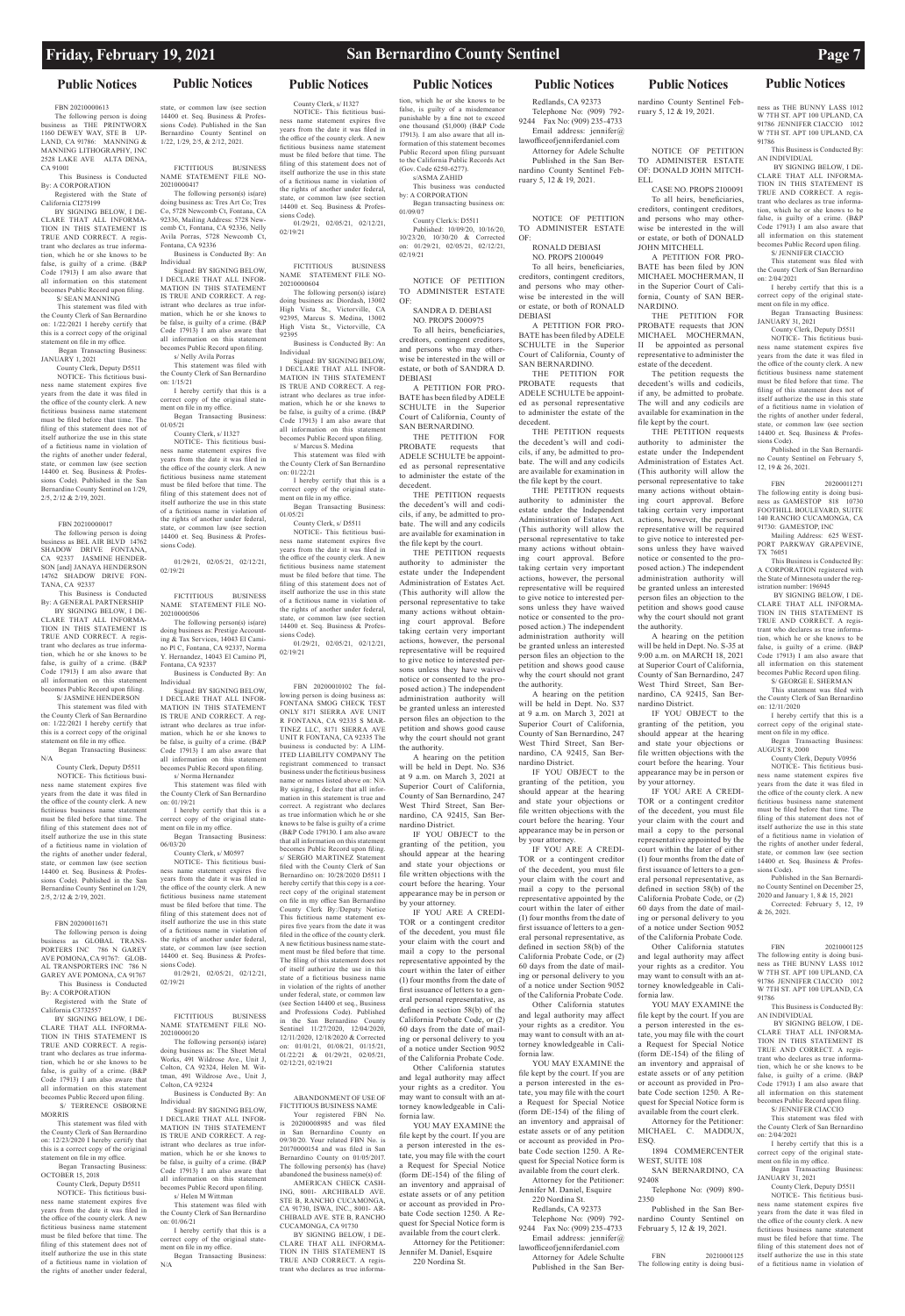## **Public Notices Public Notices Public Notices Public Notices Public Notices Public Notices Public Notices**

the rights of another under federal, state, or common law (see section 14400 et. Seq. Business & Professions Code).

Published in the San Bernardino County Sentinel on February 5, 12, 19 & 26, 2021.

T.S. No. 19-21246-SP-CA Title No. 191210102-CA-VOI A.P.N. 0108-601-12-0-000 NOTICE OF TRUSTEE'S SALE. YOU ARE IN DE-FAULT UNDER A DEED OF TRUST DATED 10/18/2007. UNLESS YOU TAKE AC-TION TO PROTECT YOUR PROPERTY, IT MAY BE SOLD AT A PUBLIC SALE. IF YOU NEED AN EX-PLANATION OF THE NA-TURE OF THE PROCEED-ING AGAINST YOU, YOU SHOULD CONTACT A LAW-YER. A public auction sale to the highest bidder for cash, (cashier's check(s) must be made payable to National Default Servicing Corporation), drawn on a state or national bank, a check drawn by a state or federal credit union, or a check drawn by a state or federal savings and loan association, savings association, or savings bank specified in Section 5102 of the Financial Code and authorized to do business in this state; will be held by the duly appointed trustee as shown below, of all right, title, and interest conveyed to and now held by the trustee in the hereinafter described property under and pursuant to a Deed of Trust described below. The sale will be made in an "as is" condition, but without covenant or warranty, expressed or implied, regarding title, possession, or encumbrances, to pay the remaining principal sum of the note(s) secured by the Deed of Trust, with interest and late charges thereon, as provided in the note(s), advances, under the terms of the Deed of Trust, interest thereon, fees, charges and expenses of the Trustee for the total amount (at the time of the initial publication of the Notice of Sale) reasonably estimated to be set forth below. The amount may be greater on the day of sale. Trustor: Guillermina Martinez, a married woman as her sole and separate property Duly Appointed Trustee: National Default Servicing Corporation Recorded 10/25/2007 as Instrument No. 2007-0600551 (or Book, Page) of the Official Records of San Bernardino County, CA. Date of Sale: 03/11/2021 at 1:00 PM Place of Sale: At the Main (South) Entrance to the City of Chino Civic Center, 13220 Central Avenue, Chino, CA. 91710 Estimated amount of unpaid balance and other charges: \$438,466.58 Street Address or other common designation of real property: 1510 North Lake Avenue Ontario, CA 91764 A.P.N.: 0108-601-12-0- 000 The undersigned Trustee disclaims any liability for any incorrectness of the street address or other common designation, if any, shown above. If no street address or other common designation is shown, directions to the location of the property may be obtained by sending a written request to the beneficiary within 10 days of the date of first publication of this Notice of Sale. If the Trustee is unable to convey title for any reason, the successful bidder's sole and exclusive remedy shall be the return of monies paid to the Trustee, and the successful bidder shall have no further recourse. The requirements of California Civil Code Section 2923.5(b)/2923.55(c) re fulfilled when the  $N$ tice of Default was recorded. NOTICE TO POTENTIAL BIDDERS: If you are considering bidding on this property lien, you should understand that there are risks involved in bidding at a trustee auction. You will be bidding on a lien, not on the property itself. Placing the highest bid at a trustee auction does not automatically entitle you to free and clear ownership of the property. You should also be aware that the lien being auctioned off may be a junior lien. If you are the highest bidder at the auction, you are or may be responsible for paying off all liens senior to the lien being auctioned off, before you can receive clear title to the property. You are encouraged to investigate the existence, priority, and size of outstanding liens that may exist on this property by contacting the county recorder's office or a title insurance company,

ly estimated to be set forth below. The amount may be greater on the day of sale Trustor: Kenneth Gabriel, an unmarried man Duly Appointed Trustee: National Default Servicing Corporation Recorded 11/28/2006 as Instrument No. 2006-0803327 (or Book, Page) of the Official Records San Bernardino County, CA. Date of Sale: 03/11/2021 at 12:00 PM Place of Sale: At the North Arrowhead Avenue entrance to the County Courthouse, 351 North Arrowhead Avenue, San Bernardino, CA 92401 Estimated amount of unpaid balance and other charges: \$560,049.12 Street Address or other common designation of real property: 3471 Arcadian Shores Avenue Ontario, CA 91761 A.P.N.: 0218-741-36-0- 000 The undersigned Trustee disclaims any liability for any incorrectness of the street address or other common designation, if any, shown above.

either of which may charge you a fee for this information. If you consult either of these resources, you should be aware that the same lender may hold more than one mortgage or deed of trust on the prop-erty. NOTICE TO PROPERTY OWNER: The sale date shown on this notice of sale may be postponed one or more times by the mortgagee, beneficiary, trustee, or a court, pursuant to Section 2924g of the California Civil Code. The law requires that information about trustee sale postponements be made available to you and to the public, as a courtesy to those not present at the sale. If you wish to learn whether your sale date has been postponed, and, if applicable, the rescheduled time and date for the sale of this property, you may call or visit this Internet Web site www. ndscorp.com/sales, using the file number assigned to this case 19-21246-SP-CA. Information about postponements that are very short in duration or that occur close in time to the scheduled sale may not immediately be reflected in the telephone information or on the Internet Web site. The best way to verify postponement information is to attend the sched-uled sale. Date: 01/26/2021 National Default Servicing Corporation c/o Tiffany & Bosco, P.A., its agent, 1455 Frazee Road, Suite 820 San Diego, CA 92108 Toll Free Phone: 888- 264-4010 Sales Line 855-219- 8501; Sales Website: www.<br>ndscorp.com By: Rachael ndscorp.com By: Hamilton, Trustee Sales Representative Published in the San Bernardino County Sentinel on 02/12/2021, 02/19/2021 & 02/26/2021 CPP350886

> creditors, contingent tors, and persons who may otherwise be interested in the will or estate, or both of ANN ELIZABETH HOEL WYLIE aka ANN HOEL aka ANN CLARK A PETITION FOR PRO-

BATE has been filed by TER-RI A. DAVIS in the Superior Court of California, County of<br>SAN BERNARDINO.

CASE NO. PROPS

T.S. No. 19-21335-SP-CA Title No. 191260552-CA-VOI A.P.N. 0218-741-36-0-000 NO-TICE OF TRUSTEE'S SALE. YOU ARE IN DEFAULT UNDER A DEED OF TRUST DATED 11/17/2006. UNLESS<br>YOU TAKE ACTION TO TAKE ACTION TO PROTECT YOUR PROPER-TY, IT MAY BE SOLD AT A PUBLIC SALE. IF YOU NEED AN EXPLANATION OF THE NATURE OF THE PRO-CEEDING AGAINST YOU, YOU SHOULD CONTACT A LAWYER. A public auction sale to the highest bidder for cash, (cashier's check(s) must be made payable to National Default Servicing Corporation), drawn on a state or national bank, a check drawn by a state or federal credit union, or a check drawn by a state or federal savings and loan association, savings association, or savings bank specified in Sec-tion 5102 of the Financial Code and authorized to do business in this state; will be held by the duly appointed trustee as shown below, of all right, title, and interest conveyed to and now held by the trustee in the hereinafter described property under and pursuant to a Deed of Trust described below. The sale will be made in an "as is" condition, but without covenant or warranty, expressed or implied, regarding title, possession, or encumbrances, to pay the remaining principal sum of the note(s) secured by the Deed of Trust, with interest and late charges thereon, as provided in the note(s), advances, under the terms of the Deed of Trust, interest thereon, fees, charges and expenses of the Trustee for the total amount (at the time of the initial publication of the Notice of Sale)

R. SAM PRICE SBN 208603 PRICE LAW FIRM, APC

# If no street address or other

YOU MAY EXAMINE the file kept by the court. If you are a person interested in the estate, you may file with the court a Request for Special Notice (form DE-154) of the filing of an inventory and appraisal of estate assets or of any petition or account as provided in Probate Code section 1250. A Request for Special Notice form is available from the court clerk.

Court. Published in the San Bernardino County Sentinel on 02/19/21, 02/26/21, 03/05/21,

CASE NUMBER<br>(NUMERO DEL CASO) DEL CASO) CIVSB2100792

common designation is shown, directions to the location of the property may be obtained by sending a written request to the beneficiary within 10 days of the date of first publication of this Notice of Sale. If the Trustee is unable to convey title for any reason, the successful bidder's sole and exclusive remedy shall be the return of monies paid to the Trustee, and the successful bidder shall have no further recourse. The requirements of California Civil Code Section 2923.5(b)/2923.55(c) were fulfilled when the Notice of Default was recorded. NOTICE TO POTENTIAL BIDDERS: If you are considering bidding on this property lien, you should understand that there are risks involved in bidding at a trustee auction. You will be bidding on a lien, not on the property itself. Placing the highest bid at a trustee auction does not automatically entitle you to free and clear ownership of the property. You should also be aware that the lien being auctioned off may be a junior lien. If you are the highest bidder at the auction, you are or may be responsible for paying off all liens senior to the lien being auctioned off, before you can receive clear title to the property. You are encouraged to investigate the existence, priority, and size of outstanding liens that may exist on this property by contacting the county recorder's office or a title insurance company, either of which may charge you a fee for this information. If you consult either of these resources, you should be aware that the same lender may hold more than one mortgage or deed of trust on the property. NOTICE TO PROPERTY OWNER: The sale date shown on this notice of sale may be postponed one or more times by the mortgagee, beneficiary, trustee, or a court, pursuant to Section 2924g of the California Civil Code. The law requires that information about trustee sale postponements be made available to you and to the public, as a courtesy to those not present at the sale. If you wish to learn whether your sale date has been postponed, and, if applicable, the rescheduled time and date for the sale of this property, you may call or visit this Internet Web site www. ndscorp.com/sales, using the file number assigned to this case 19-21335-SP-CA. Information about postponements that are very short in duration or that occur close in time to the scheduled sale may not immediately be reflected in the telephone information or on the Internet Web site. The best way

National Default Servicing Corporation c/o Tiffany & Bosco, P.A., its agent, 1455 Frazee Road, Suite 820 San Diego, CA 92108 Toll Free Phone: 888- 264-4010 Sales Line 855-219- 8501; Sales Website: www.<br>ndscorp.com By: Rachael ndscorp.com By: Rachael Hamilton, Trustee Sales Representative Published in the San Bernardino County Sentinel on 02/12/2021, 02/19/2021 & 02/26/2021 CPP350885

NOTICE OF PETITION TO ADMINISTER ESTATE OF: ANN ELIZABETH HOEL WYLIE aka ANN HOEL aka

ANN CLARK

2001007

To all heirs, beneficiaries,

SAN BERNARDINO. THE PETITION FOR PROBATE requests that TER-RI A. DAVIS be appointed as personal representative to administer the estate of the decedent.

THE PETITION requests authority to administer the estate under the Independent Administration of Estates Act. (This authority will allow the personal representative to take many actions without obtaining court approval. Before taking certain very important actions, however, the personal representative will be required

The following person is doing business as TAMAR COUNSEL-ING SERVICES 99 C STREET, SUITE 204 UPLAND, CA 91786: DEBORAH J VINALL STREET, SUITE 204 UPLAND CA 91786

to give notice to interested persons unless they have waived notice or consented to the proposed action.) The independent administration authority will be granted unless an interested person files an objection to the

petition and shows good cause

to verify postponement information is to attend the scheduled sale. Date: 01/26/2021 OF: JUAN C. CRUZ CASE NO. PROPS 2100133

why the court should not grant the authority. A hearing on the petition will be held JULY 1, 2021at 9:00 a.m. in Dept. No. S37 at Superior Court of California, County of San Bernardino, 247 West Third Street, San Bernardino, CA 92415, San Bernardino District.

> NOTICE- This fictitious business name statement expires five years from the date it was filed in the office of the county clerk. A new fictitious business name statement must be filed before that time. The filing of this statement does not of itself authorize the use in this state of a fictitious name in violation of the rights of another under federal state, or common law (see section

IF YOU OBJECT to the granting of the petition, you should appear at the hearing and state your objections or file written objections with the court before the hearing. Your appearance may be in person or by your attorney.

IF YOU ARE A CREDI-TOR or a contingent creditor of the decedent, you must file your claim with the court and mail a copy to the personal representative appointed by the court within the later of either (1) four months from the date of first issuance of letters to a general personal representative, as defined in section 58(b) of the California Probate Code, or (2) 60 days from the date of mailing or personal delivery to you of a notice under Section 9052 of the California Probate Code.

Other California statutes and legal authority may affect your rights as a creditor. You may want to consult with an attorney knowledgeable in California law. YOU MAY EXAMINE the

file kept by the court. If you are a person interested in the estate, you may file with the court a Request for Special Notice (form DE-154) of the filing of an inventory and appraisal of estate assets or of any petition or account as provided in Probate Code section 1250. A Request for Special Notice form is available from the court clerk. Filed: DECEMBER 29,

2020 Attorney for the Terri A. Davis:

300 E STATE STREET SUITE 620 REDLANDS, CA 92373

(909) 475 8800 sam@pricelawfirm.com Published in the San Ber-

nardino County Sentinel on 2/19/21, 2/26/21 & 3/05/21

NOTICE OF PETITION TO ADMINISTER ESTATE

To all heirs, beneficiaries, creditors, contingent creditors, and persons who may otherwise be interested in the will or estate, or both of JUAN C. CRUZ

A PETITION FOR PRO-BATE has been filed by DOM-INIC CRUZ in the Superior Court of California, County of SAN BERNARDINO.

THE PETITION FOR PROBATE requests that DOM-INIC CRUZ be appointed as personal representative to administer the estate of the decedent.

The petition requests the decedent's wills and codicils, if any, be admitted to probate. The will and any codicils are

available for examination in the file kept by the court.

THE PETITION requests authority to administer the estate under the Independent Administration of Estates Act. (This authority will allow the personal representative to take many actions without obtaining court approval. Before taking certain very important actions, however, the personal representative will be required to give notice to interested persons unless they have waived notice or consented to the proposed action.) The independent administration authority will be granted unless an interested person files an objection to the petition and shows good cause why the court should not grant the authority.

A hearing on the petition will be held in Dept. No. S-35

at 9:00 a.m. on APRIL 5, 2021 at Superior Court of California, County of San Bernardino, 247 West Third Street, San Bernardino, CA 92415, San Bernardino District.

IF YOU OBJECT to the granting of the petition, you should appear at the hearing and state your objections or file written objections with the court before the hearing. Your appearance may be in person or by your attorney.

IF YOU ARE A CREDI-TOR or a contingent creditor of the decedent, you must file your claim with the court and mail a copy to the personal representative appointed by the court within the later of either (1) four months from the date of first issuance of letters to a general personal representative, as defined in section 58(b) of the California Probate Code, or (2) 60 days from the date of mailing or personal delivery to you of a notice under Section 9052 of the California Probate Code.

Other California statutes and legal authority may affect your rights as a creditor. You may want to consult with an attorney knowledgeable in California law.

Attorney for the Petitioner: MICHAEL C. MADDUX,

ESQ. 1894 COMMERCENTER

WEST, SUITE 108 SAN BERNARDINO, CA 92408

Telephone No: (909) 890- 2350

Published in the San Bernardino County Sentinel on February 19, 26 & March 5, 2021.

## ORDER TO SHOW

CAUSE FOR CHANGE OF NAME CASE NUMBER CIVSB2028679 TO ALL INTERESTED

PERSONS: Petitioner: Efrain Angel Dickerson Hernandez III filed with this court for a decree changing names as follows:

Efrain Angel Dickerson Hernandez III to Efrain Angel Rodriguez

THE COURT ORDERS that all persons interested in this matter appear before this court at the hearing indicated below to show cause, if any, why the petition for change of name should not be granted. Any person objecting to the name changes described above must file a written objection that includes the reasons for the objection at least two court days before the matter is scheduled to be heard and must ap-

pear at the hearing to show cause why the petition should not be granted. If no written objection is timely filed, the court may grant the petition without a hearing. Notice of Hearing:

Date: 03/17/21 Time: 9:00 a.m. Department: S17

The address of the court is Superior Court of California,County of San Bernardino, San Bernardino District - Civil Division, 247 West Third Street, Same as above, San Bernardino, CA 92415- 0210, San Bernardino

IT IS FURTHER OR-DERED that a copy of this order be published in the SAN BERNARDINO COUNTY SENTINEL in San Bernardino County California, once a week for four successive weeks

B1 SIGNING BELOW, I DE TION IN THIS STATEMENT IS TRUE AND CORRECT. A registrant who declares as true information, which he or she knows to be false, is guilty of a crime. (B&P Code 17913) I am also aware that all information on this statement becomes Public Record upon filing.

prior to the date set for hearing of the petition. Dated: Feb., 03, 2021 Lynn M. Poncin Judge of the Superior

03/12/21

### SUMMONS – (CITACION JUDICIAL)

NOTICE TO DEFEN-DANT (AVISO DEMANDA-DO): The COUNTY OF SAN BERNARDINO, a charter county: SAN BERNARDINO COUNTY FLOOD CON-TROL DISTRICT, a public agency; MICHAEL A. RA-MOS, in his individual capacity; JAMES HACKLEMAN, in his individual capacity; HOL-LIS "BUD" RANDLES, in his individual capacity; ROBERT SCHREIBER, in his individual capacity: COLONIES PART-NERS, L.P, a California Limited Partnership; JEFFERY BURUM, an individual; ALL PERSONS INTERESTED IN THE MATTER OF THE NO-VEMBER 24, 2020 SETTLE-MENT BY AND BETWEEN THE COUNTY OF SAN BER-NARDINO AND COLONIES

PARTNERS. L.P. AND JEF-FERY BURUM; and DOES 1 through 100, inclusive YOU ARE BEING SUED BY PLAINTIFF (LO ESTA

DEMANDANDO EL DE-MANDANTE): THE RED BRENNAN GROUP, a non-profit corpora-

tion. NOTICE! You have been sued. The court may decide against you without your being heard unless you respond within 30 days. Read the information below.

 You have 30 CALEN-DAR DAYS after this summons is served on you to file a written response at this court and have a copy served on the plaintiff. A letter or phone call will not protect you. Your written response must be in proper legal form if you want the court to hear your case. There may be a court form that you can use for your response. You can find these court forms and more information at the California Courts Online Self-Help Center (www.courtinfo.ca.gov/ selfhelp), your county law library, or the courthouse nearest you. If you cannot pay the filing fee, ask the court clerk for a fee waiver form. If you do not file your response on time, you may lose the case by default, and your wages, money, and property may be taken without further warning from the court. There are other legal re-

quirements. You may want to call an attorney right away. If you do not know an attorney, you may want to call an attorney referral service. If you cannot afford an attorney, you may be eligible for free legal services from a nonprofit legal services program. You can locate these nonprofit groups at the California Legal Services Web site (www.lawhelpcalifornia.org), the California Courts Online Self-Help Center (www.courtinfo.ca.gov/ selfhelp), or by contacting your local court or county bar association. NOTE: The court has a statutory lien for waived fees and costs on any settlement or arbitration award of \$10,000 or more in a civil case. The court's lien must be paid before the court will dismiss the case. ¡AVISO! Lo han demandado. Si no responde dentro de 30 dias, la corte puede decidir en su contra sin escuchar su version. Lea la informacion a con-

tinuacion

 Tiene 30 DIAS DE CAL-ENDARIO después de que le entreguen esta citación y papeles legales para presentar una repuesta por escrito en esta

corte y hacer que se entreque una copia al demandante. Una carta o una llamada telefonica no le protegen. Su respuesta por escrito tiene que estar on formato legal correcto si desea que procesen su caso en la corte. Es posible que haya un formulano que usted puede usar para su respuesta. Puede encontrar estos formularios de la corte y mas información en el Centro de Ayuda de las Cortes de California (www.sucorte.ca.gov), en la biblioteca de leyes de su condado o en la corte que le quede mas cerca. Si no puede pagar la cuota de presentación, pida si secretario de la corta que le de un formulario de exencion de pago de cuotas. Si no presenta su respuesta a tiempo, puede perder el caso por incumplimiento y la corta le podrá quitar su sueldo, dinero y bienes sin mas advertencia.

 Hay otros requisitos legales. Es recomendable que llame a un abogado inmediatamente. Si no conace a un abogado, puede llamar a un servicio de referencia a abogados. Si no peude pagar a un a un abogado, es posible que cumpia con los requisitos para obtener servicios legales gratu de un programa de servicios legales sin fines de lucro. Puede encontrar estos grupos sin fines de lucro en el sitio web de California Legal Services, (www.lawhelpcalifornia.org), en el Centro de Ayuda de las Cortes de California, (www. sucorte.ca.gov), o poniendoso en contacto con la corte o el colegio de abogados locales. AVISO: Por ley, la corte tiene derecho a reclamar las cuotas y los costos exentos gravamen sobre cualquier recuperación da \$10,000 o mas de vaior recibida mediante un aceurdo o una concesión de arbitraje en un caso de derecho civil. Tiene que pagar el gravamen de la corta antes de que la corta pueda desechar el caso.

The name and address of the court is: (El nombre y la direccion de la corte es):

247 West Third Street,

San Bernardino, CA 92415 The name, address and telephone number of plaintiff's attorney, or plaintiff without an attorney, is: (El nombre, la direccion y el numero de telefono del abogado del demandante, o del demendante que no tiene abogado, es):

Aaron D. Burden, Esq.

P.O. Box 130370, Carlsbad, CA 92013 Telephone: (619) 988-2663 DATE (Fecha): 01/26/2021 Clerk (Secretario), by Elisabeth Martinez, Deputy

(Adjunto) Published in the San Bernardino County Sentinel on: 02/19/21, 02/26/21, 03/05/21,

03/12/21

FBN 20210000965

 This Business is Conducted By: AN INDIVIDUAL

BY SIGNING BELOW, I DE-

S/ DEBORAH J.VINALL

This statement was filed with the County Clerk of San Bernardino on: 01/29/2021 I hereby certify that this is a correct copy of the original statement on file in my office.

 Began Transacting Business: August 10, 2010

County Clerk, Deputy I1327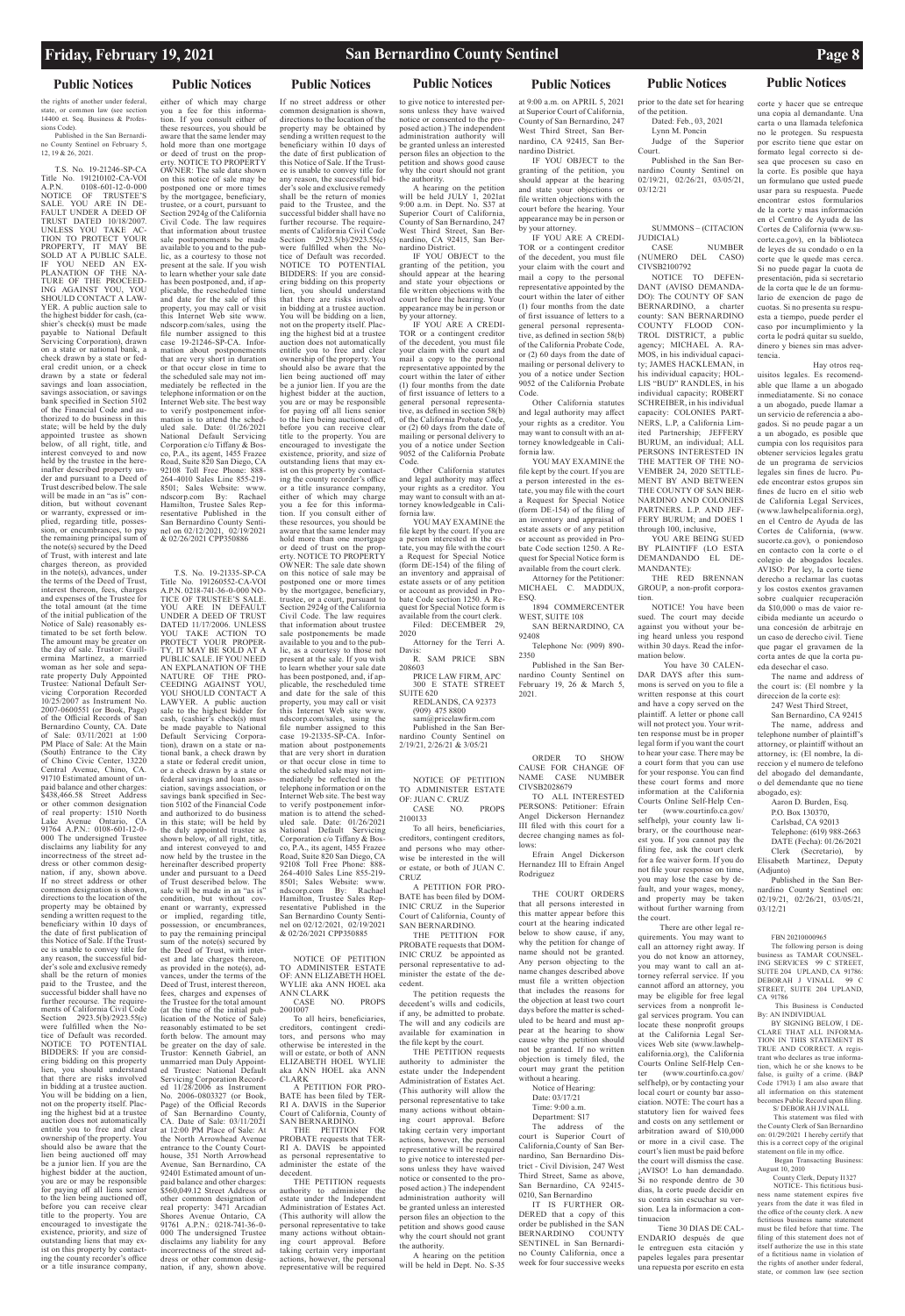14400 et. Seq. Business & Professions Code). Published in the San Bernardino County Sentinel on 2/19, 2/26, 3/05 & 3/12, 2021.

FBN 20210001168 The following entity is doing business as ALLWISE RESIDENTIAL<br>HOME II 9995 GENEVA AVE 9995 GENEVA AVE MONTCLAIR, CA 91763 ALL-WISE COMPANION CARE INC 14299 POINTER LOOP EAST-VALE, CA 92880

This Business is Conducted By: A CORPORATION registered with the STATE OF CALIFORNIA C4167976

 BY SIGNING BELOW, I DE-CLARE THAT ALL INFORMA-TION IN THIS STATEMENT IS TRUE AND CORRECT. A registrant who declares as true information, which he or she knows to be false, is guilty of a crime. (B&P Code 17913) I am also aware that all information on this statement becomes Public Record upon filing. S/ WENDELL USON

This statement was filed with the County Clerk of San Bernardino

on: 2/05/2021 I hereby certify that this is a correct copy of the original state-

ment on file in my office. Began Transacting Business:

N/A County Clerk, Deputy D5511

NOTICE- This fictitious business name statement expires five years from the date it was filed in the office of the county clerk. A new fictitious business name statement must be filed before that time. The filing of this statement does not of itself authorize the use in this state of a fictitious name in violation of the rights of another under federal, state, or common law (see section 14400 et. Seq. Business & Professions Code).

Published in the San Bernardino County Sentinel on February 12, 19, 26 & March 5, 2021.

FBN 20210000553 The following entity is doing business as NOTARY EAGLE: EMIGDIA'S NOTARY SERVICES 990 W BELLEVIEW ST SAN BER-NARDINO, CA 92410 EMIGDIA MEJIA URIBE LEVIEW ST SAN BERNARDINO, CA 92410

Mailing Address: 990 W BEL-LEVIEW ST SAN BERNARDINO, CA 92410

This Business is Conducted By: AN INDIVIDUAL.

 BY SIGNING BELOW, I DE-CLARE THAT ALL INFORMA-TION IN THIS STATEMENT IS TRUE AND CORRECT. A registrant who declares as true information, which he or she knows to be false, is guilty of a crime. (B&P Code 17913) I am also aware that all information on this statement becomes Public Record upon filing. S/ EMIGDIA MEJIA URIBE

This statement was filed with the County Clerk of San Bernardino

on: 1/20/2021 I hereby certify that this is a

correct copy of the original state-ment on file in my office. Began Transacting Business:

JANUARY 16, 2021 County Clerk, Deputy D5511

NOTICE- This fictitious business name statement expires five years from the date it was filed in the office of the county clerk. A new fictitious business name statement must be filed before that time. The filing of this statement does not of itself authorize the use in this state of a fictitious name in violation of the rights of another under federal, state, or common law (see section 14400 et. Seq. Business & Profes-

sions Code). Published in the San Bernardi-

no County Sentinel on February 12, 19, 26 & March 5, 2021.

### FICTITIOUS BUSINESS NAME

### STATEMENT FILE NO-20210000959

The following person(s) is(are) doing business as: Lucifer's Garage Satan's Henchmen; Heathen, 8816<br>Foothill Blvd #103-403 Rancho Cu-Foothill Blvd #103-403, Rancho Cu-camonga, CA 91730, Heathen Nation LLC, 8816 Foothill Blvd #103-403, Rancho Cucamonga, CA 91730

Business is Conducted By: A

Limited Liability Company Signed: BY SIGNING BELOW, I DECLARE THAT ALL INFOR-MATION IN THIS STATEMENT IS TRUE AND CORRECT. A reg-istrant who declares as true information, which he or she knows to be false, is guilty of a crime. (B&P Code 17913) I am also aware that all information on this statement becomes Public Record upon filing.

### s/ David A. Lancaster

This statement was filed with the County Clerk of San Bernardino

## **Public Notices Public Notices Public Notices Public Notices Public Notices Public Notices Public Notices**

on: 01/29/2021 I hereby certify that this is a correct copy of the original statement on file in my office.

Began Transacting Business: 01/01/2021 County Clerk, s/ I1327

NOTICE- This fictitious business name statement expires five years from the date it was filed in the office of the county clerk. A new fictitious business name statement must be filed before that time. The filing of this statement does not of itself authorize the use in this state of a fictitious name in violation of the rights of another under federal, state, or common law (see section 14400 et. Seq. Business & Professions Code). 02/12/21, 02/19/21, 02/26/21,

03/05/21

FBN 20210000640 The following person is doing busi-ness as: FR BUILDERS 4617 PIL-GRIM CT CHINO, CA 91710; FR GENERAL CONTRACTOR INC 4617 PILGRIM CT CHINO, CA 91710 The business is conduct-ed by: A CORPORATION The registrant commenced to transact business under the fictitious business name or names listed above on: N/A By signing, I declare that all information in this statement is true and correct. A registrant who declares as true information which he or she knows to be false is guilty of a crime (B&P Code 179130. I am also aware that all information on this statement becomes Public Record upon filing. s/ ISRAEL RAVELO, CEO

 Statement filed with the County Clerk of San Bernardino on: 01/22/2021 I hereby certify that this copy is a correct copy of the original state-ment on file in my office San Ber-nardino County Clerk By:/Deputy Notice-This fictitious name state-ment expires five years from the date it was filed in the office of the county clerk. A new fictitious business name statement must be filed before that time. The filing of this statement

does not of itself authorize the use in this state of a fictitious business name in violation of the rights of another under federal, state, or common law (see Section 14400 et seq., Business and Professions Code). Published in the San Bernardi-no County Sentinel 01/29/2021, 02/05/2021, 02/12/2021, 02/19/2021 CNBB04202101IR

> FBN 20210000434 The following person is doing busi-ness as: 1 STOP HARDWARE CO 16000 VALLEY BLVD FON-TANA, CA 92335; FREDDY<br>VELASQUEZ 16000 VALL VELASQUEZ 16000 VALLEY BLVD FONTANA, CA 92335 The business is conduct-ed by: A CORPORATION BLVD 1.0...<br>The business is 0.0...<br>ed by: A CORPORATION<br>The registrant commenced to transact<br>Invisions under the fictitious business s under the fictitious busin name or names listed above on: N/A By signing, I declare that all information in this statement is true and correct. A registrant who declares as true information which he or she knows to be false is guilty of a crime (B&P Code 179130. I am also aware that all information on this statement becomes Public Record upon filing. s/ FREDDY J. VELA-SUQEZ, OWNER<br>SUQEZ, OWNER<br>State-

FBN 20210000555 The following person is doing business as: THE BIRRIA FAC-TORY 2294 BRADFORD AVE HIGHLAND, CA 92346; MARCI A CHAVEZ 2294 BRADFORD A CHAVEZ 2294 DINADO ONE<br>AVE HIGHLAND, CA 92346<br>The business is conduct-The business is conduct-ed by: AN INDIVIDUAL The registrant commenced to transact business under the ficti-tious business name or names listed above on: JAN 01, 2021 By signing, I declare that all infor-mation in this statement is true and correct. A registrant who declares as true information which he or she we to be false is guilty of a crime (B&P Code 179130. I am also aware that all information on this statement becomes Public Record upon filing. s/ MARCO A CHAVEZ

 State-ment filed with the County Clerk of San Bernardino on: 01/20/2021 I hereby certify that this copy is a correct copy of the original state-ment on file in my office San Bernardino County Clerk By:/Deputy Notice-This fictitious name state-ment expires five years from the date it was filed in the office of the county clerk. A new fictitious business name statement must be filed before that time. The filing of this statement does not of itself authorize the use in this state of a fictitious business name in violation of the rights of another under federal, state, or common law (see Section 14400 et seq., Business and Professions Code) Published in the San Bernardi-no County Sentinel 01/29/2021, 02/05/2021, 02/12/2021, 02/19/2021 CNBB04202102IR

FBN 20210000561 The following person is doing business as: MG HOME GROUP 10535 FOOTHILL BLVD STE 460 RANCHO CUCAMONGA, CA 91730; HOUSEKEY REAL ESTATE GROUP CORP. 10535 FOOTHILL BLVD STE 460 RAN-CHO CUCAMONGA, CA 91730 The business is conduct-ed by: A CORPORATION The registrant commenced to transact business under the fictitious business name or names listed above on: N/A By signing, I declare that all information in this statement is true and correct. A registrant who declares as true information which he or she knows to be false is guilty of a crime (B&P Code 179130. I am also aware that all information on this statement becomes Public Record upon filing. s/ ELVIS A. ORTIZ-WAYLAND State-

ment filed with the County Clerk of San Bernardino on: 01/20/2021 I hereby certify that this copy is a correct copy of the original state-ment on file in my office San Ber-nardino County Clerk By:/Deputy Notice-This fictitious name state-ment expires five years from the date it was filed in the office of the county

clerk. A new fictitious business name statement must be filed before that time. The filing of this statement does not of itself authorize the use in this state of a fictitious business name in violation of the rights of another under federal, state, or com-mon law (see Section 14400 et seq., Business and Professions Code). Published in the San Bernardino County Sentinel 01/29/2021, 02/05/2021, 02/12/2021, 02/19/2021 CNBB04202102IR

FBN 20210001486 The following person is doing busi-ness as: RENDON CUSTOM CABI-NETS & MILLWORK 1240 N. FITZGERALD AVE. SUITE #112 RIALTO, CA 92376;[ MAILING ADDRESS 5601 N. EDGEMONT DR. SAN BERNARDINO, CA 92404]; KEVIN T RENDON 1240 N. FITZGERALD AVE SUITE #112 RIALTO, CA 92376; ANSELMO RENDON 1240 N. FITZGER-ALD AVE. SUITE #112 RIALTO, CA 92376; MOISES RENDON 1240 N. FITZGERALD AVE. SUITE #112 RIALTO, CA 92376 The business is conducted by: A GENERAL PARTNERSHIP The registrant commenced to<br>transact business under the transact business under fictitious business name or<br>names listed above on: N/A names listed above on: By signing, I declare that all information in this statement is true and correct. A registrant who declares as true information which he or she knows to be false is guilty of a crime (B&P Code 179130. I am also aware that all information on this statement becomes Public Record upon filing. KEVIN T. RENDON,<br>ERAL PARTNER GENERAL

FBN 20210000375 The following person is doing busi-ness as: ANDRE AKOPYAN TILE 15904 STRATHERN ST STE#20 VAN NUYS, CA 91406; ANDRE AKOPYAN 15904 STRATHERN ST STE#20 VAN NUYS, CA 91406 The business is conduct-ed by: AN INDIVIDUAL The registrant commenced to transact business under the fictitious business

name or names listed above on: N/A By signing, I declare that all infor-mation in this statement is true and correct. A registrant who declares as true information which he or she knows to be false is guilty of a crime (B&P Code 179130. I am also aware that all information on this statement becomes Public Record upon filing. s/ ANDRE AKOPYAN, OWNER

 Statement filed with the County Clerk of San Bernardino on: 01/14/2021 I hereby certify that this copy is a correct copy of the original state-ment on file in my office San Bernardino County Clerk By:/Deputy Notice-This fictitious name state-ment expires five years from the date it was filed in the office of the county clerk. A new fictitious business name statement must be filed before that time. The filing of this statement does not of itself authorize the use in this state of a fictitious business name in violation of the rights of another under federal, state, or common law (see Section 14400 et seq., Business and Professions Code). Published in the San Bernardino County Sentinel 02/05/2021,

02/12/2021, 02/19/2021, 02/26/2021 CNBB05202101MT FBN 20210000433 The following person is doing business as: M&Z TRANSPORT 1253 W. LOMITA RD SAN BER-NARDINO, CA 92405; MIGUEL ANGEL MARTIN REYES SAN-

> State-ment filed with the County Clerk of San Bernardino on: 02/12/2021 I hereby certify that this copy is a correct copy of the original statement on file in my office San Bernardino County Clerk By:/Deputy Notice-This fictitious name statement expires five years from the date it was filed in the office of the county clerk. A new fictitious business

CHEZ 1253 W. LOMITA RD SAN BERNARDINO, CA 92405 The business is conducted<br>
ed by: AN INDIVIDUAL<br>
The registrant commenced to transact<br>
business under the fictitious business name or names listed above on: N/A By signing, I declare that all information in this statement is true and correct. A registrant who declares as true information which he or she knows to be false is guilty of a crime (B&P Code 179130. I am also aware that all information on this statement becomes Public Record upon filing.

FBN 20210000976 The following person is doing business as: PARKER LANE 7828 N. HAVEN AVE. RANCHO CU-CAMONGA, CA 91730; FELON-DA PARKER 7828 N. HAVEN AVE. RANCHO CUCAMONGA, CA 91730; SHAWNA LANE 7828 N. HAVENA AVE. RAN-CHO CUCAMONGA, CA 91730 The business is conducted A GENERAL PARTNERSHIP The registrant commenced to transact business under the business name or names listed above on: N/A By signing, I declare that all information in this statement is true and correct. A registrant who declares as true information which he or she knows to be false is guilty of a crime (B&P Code 179130. I am also aware that all information on this statement becomes Public Record upon filing.<br>s/ FELONDA PARKER. FELONDA PARKER,<br>RAL PARTNER

s/ MIGUEL ANGEL MARTIN REYES SANCHEZ, OWNER Statement filed with the County Clerk of San Bernardino on: 01/25/2021 I hereby certify that this copy is a correct copy of the original state-ment on file in my office San Ber-nardino County Clerk By:/Deputy Notice-This fictitious name state-ment expires five years from the date it was filed in the office of the county clerk. A new fictitious business name statement must be filed before that time. The filing of this statement does not of itself authorize the use in this state of a fictitious business name in violation of the rights of another under federal, state, or common law (see Section 14400 et seq., Business and Professions Code). Published in the San Bernardino County Sentinel 02/05/2021, 02/12/2021, 02/19/2021, 02/26/2021

CNBB05202102MT

GENERAL Statement filed with the County Clerk of San Bernardino on: 01/29/2021 I hereby certify that this copy is a correct copy of the original statement on file in my office San Bernardino County Clerk By:/Deputy Notice-This fictitious name statement expires five years from the date it was filed in the office of the county clerk. A new fictitious business name statement must be filed before that time. The filing of this statement does not of itself authorize the use in this state of a fictitious business name in violation of the rights of another under federal, state, or common law (see Section 14400 et seq., Business and Professions Code). Published in the San Bernardino County Sentinel 02/19/2021, 02/26/2021, 03/05/2021, 03/12/2021 CNBB07202106IR

 State-ment filed with the County Clerk of San Bernardino on: 01/15/2021 I hereby certify that this copy is a correct copy of the original state-ment on file in my office San Bernardino County Clerk By:/Deputy Notice-This fictitious name state-ment expires five years from the date it was filed in the office of the county clerk. A new fictitious business name statement must be filed before that time. The filing of this statement does not of itself authorize the use in this state of a fictitious business name in violation of the rights of another under federal, state, or com-mon law (see Section 14400 et seq., Business and Professions Code).

Published in the San Bernardino County Sentinel 02/05/2021, 02/12/2021, 02/19/2021, 02/26/2021 CNBB05202103MT

> The business is conducted by: A LIMITED LIABILITY COMPANY The registrant commenced to transact business under the<br>fictitious business name or fictitious business name names listed above on: N/A By signing, I declare that all information in this statement is true and correct. A registrant who declares as true information which he or she knows to be false is guilty of a crime (B&P Code 179130. I am also aware that all information on this statement becomes Public Record upon filing. ABEL SILVA, MAN-NG MEMBER  $\rm AGING$

FBN 20210000437 The following person is doing business as: DIVINE'S BODY ART PAINTING 1642 E WASHINGTON ST COLTON, CA 92324; MARIA O OSORIO-LOPEZ 1642 E WASH-INGTON ST COLTON, CA 92324 The business is conduct-ed by: A CORPORATION The registrant commenced to transact business under the fictitious business name or names listed above on: N/A By signing, I declare that all information in this statement is true and correct. A registrant who declares as true information which he or she knows to be false is guilty of a crime (B&P Code 179130. I am also aware that all information on this statement becomes Public Record upon filing.<br>s/ MARIA D. OSO-MARIA D. OSO-<br>OPEZ, OWNER RIO-LOPEZ, Statement filed with the County Clerk

of San Bernardino on: 01/15/2021 I hereby certify that this copy is a correct copy of the original state-ment on file in my office San Bernardino County Clerk By:/Deputy Notice-This fictitious name state-ment expires five years from the date it was filed in the office of the county clerk. A new fictitious business nam statement must be filed before that time. The filing of this statement does not of itself authorize the use in this state of a fictitious business name in violation of the rights of another under federal, state, or common law (see Section 14400 et seq., Business and Professions Code). Published in the San Bernardino County Sentinel 02/05/2021, 02/12/2021, 02/19/2021, 02/26/2021 CNBB05202104MT

> State-ment filed with the County Clerk of San Bernardino on: 02/18/2021 I hereby certify that this copy is a correct copy of the original statement on file in my office San Bernardino County Clerk By:/Deputy Notice-This fictitious name statement expires five years from the date it was filed in the office of the county clerk. A new fictitious business name statement must be filed before that time. The filing of this statement does not of itself authorize the use in this state of a fictitious business name in violation of the rights of another under federal, state, or common law (see Section 14400 et seq., Business and Professions Code). Published in the San Bernardino<br>County Sentinel 02/19/2021.

FBN 20210001179 The following person is doing busi-ness as: TAQUERIA EL GORDITO FELIZ 4857 S. TANGERINE WAY ONTARIO, CA 91762; DIEGO A PLASENCIA 4857 S. TANGER-ING WAY ONTARIO, CA 91762 The business is conduct-ed by: AN INDIVIDUAL The registrant commenced to transact business under the fictitious business name or names listed above on: FEB 02, 2021 By signing, I declare that all information in this statement is true and correct. A registrant who declares as true information which he or she knows to be false is guilty of a crime (B&P Code 179130. I am also aware that all information on this statement becomes Public Record upon filing. s/ DIEGO A. PLAS-CENCIA, OWNER State-

ment filed with the County Clerk of San Bernardino on: 02/08/2021 I hereby certify that this copy is a correct copy of the original statement on file in my office San Bernardino County Clerk By:/Deputy Notice-This fictitious name statement expires five years from the date it was filed in the office of the county clerk. A new fictitious business name statement must be filed before that time. The filing of this statement does not of itself authorize the use in this state of a fictitious business name in violation of the rights of another under federal, state, or common law (see Section 14400 et seq. Business and Professions Code). Published in the San Bernardino<br>County Sentinel 02/19/2021, County Sentinel 02/26/2021, 03/05/2021, 03/12/2021 CNBB07202101

FBN 20210001221 The following person is doing business as: LA MODELO MIX MIXHELADAS 18411 VALLEY BLVD SP 47 BLOOMINGTON CA 92316; JOSE MAGANA JR 18411 VALLEY BLVD SP 47 BLOOMINGTON, CA 923316<br>The business is conduct-The business is conduct-ed by: AN INDIVIDUAL The registrant commenced to transact business under the fictitious business name or names listed above on: FEB 03, 2001 By signing, I declare that all infor- $\frac{m}{m}$  is statement is true and correct. A registrant who declares as true information which he or she knows to be false is guilty of a crime (B&P Code 179130. I am also aware that all information on this statement becomes Public Record upon filing s/ JOSE MAGANA JR., OWNER State-ment filed with the County Clerk of San Bernardino on: 02/08/2021 I hereby certify that this copy is a correct copy of the original statement on file in my office San Bernardino County Clerk By:/Deputy Notice-This fictitious name statement expires five years from the date it was filed in the office of the county clerk. A new fictitious business name statement must be filed before that time. The filing of this statement does not of itself authorize the use in this state of a fictitious business name in violation of the rights of another under federal, state, or common law (see Section 14400 et seq. Business and Professions Code). Published in the San Bernardino

County Sentinel 02/19/2021, 02/26/2021, 03/05/2021, 03/12/2021 CNBB07202102

 State-ment filed with the County Clerk of San Bernardino on: 02/12/2021 I hereby certify that this copy is a correct copy of the original statement on file in my office San Bernardino County Clerk By:/Deputy Notice-This fictitious name statement expires five years from the date it was filed in the office of the county clerk. A new fictitious business name statement must be filed before that time. The filing of this statement does not of itself authorize the use in this state of a fictitious business name in violation of the rights of another under federal, state, or common law (see Section 14400 et seq., Business and Professions Code). Published in the San Bernardino County Sentinel 02/19/2021, 02/26/2021, 03/05/2021, 03/12/2021 CNBB07202103

FBN 20210001484 The following person is doing business as: HENRY'S JUNK REMOVAL 32390 AVE. D #1 YUCAIPA, CA 92399; MILES H BRODERSON 32390 AVE.<br>D #1 YUCAIPA, CA 92399 YUCAIPA, CA 92399 The business is conduct-ed by: AN INDIVIDUAL The registrant commenced to transact business under the fictitious business name or names listed above on: DEC 20, 2019 By signing, I declare that all inforation in this statement is true and correct. A registrant who declares as true information which he or she knows to be false is guilty of a crime (B&P Code 179130. I am also aware that all information on this statement becomes Public Record upon filing. s/ MILES H. BRODERSON, OWNER

 State-ment filed with the County Clerk of San Bernardino on: 02/12/2021 I hereby certify that this copy is a correct copy of the original statement on file in my office San Bernardino County Clerk By:/Deputy Notice-This fictitious name statement expires five years from the date it was filed in the office of the county clerk. A new fictitious business name statement must be filed before that time. The filing of this statement does not of itself authorize the use in this state of a fictitious business name in violation of the rights of another under federal, state, or common law (see Section 14400 et seq., Business and Professions Code). Published in the San Bernardino County Sentinel 02/19/2021, 02/26/2021, 03/05/2021, 03/12/2021 CNBB07202104

FBN 20210001487 The following person is doing business as: JACTIVE 5225 HUM-BOLT AVE SAN BERNARDI-

NO, CA 92407; JACQUELINE A SOTO 5225 HUMBOLT AVE SAN BERNARDINO, CA 92407<br>The business is conduct-The business is conduct-ed by: AN INDIVIDUAL The registrant commenced to transact business under the<br>fictitious business name or  $b$ usiness name names listed above on: N/A By signing, I declare that all information in this statement is true and correct. A registrant who declares as true information which he or she knows to be false is guilty of a crime (B&P Code 179130. I am also aware that all information on this statement becomes Public Record upon filing. s/ JACQUELINE SOTO, OWNER

name statement must be filed before that time. The filing of this statement does not of itself authorize the use in this state of a fictitious business name in violation of the rights of another under federal, state, or common law (see Section 14400 et seq., Business and Professions Code). Published in the San Bernardino County Sentinel 02/19/2021, 02/26/2021, 03/05/2021, 03/12/2021 CNBB07202105

FBN 20210000979 The following person is doing business as: DAPRINTPLUG 4747 HOLT BLVD MONTCLAIR, CA 91763;[ 435 E. MERION ST. ON-TARIO, CA 91761]; PRINTCO SUP-PLY, INC. 15345 ANACAPA RD UNIT B VICTORVILLE, CA 92392 The business is conduct-ed by: A CORPORATION The registrant commenced to<br>transact business under the business under the fictitious business name or names listed above on: N/A By signing, I declare that all information in this statement is true and correct. A registrant who declares as true information which he or she knows to be false is guilty of a crime (B&P Code 179130. I am also aware that all information on this statement becomes Public Record upon filing. s/ JONATHAN GARCIA, CEO

 Statement filed with the County Clerk of San Bernardino on: 01/29/2021 I hereby certify that this copy is a correct copy of the original statement on file in my office San Bernardino County Clerk By:/Deputy Notice-This fictitious name statement expires five years from the date it was filed in the office of the county clerk. A new fictitious business name statement must be filed before that time. The filing of this statement does not of itself authorize the use in this state of a fictitious business name in violation of the rights of another under federal, state, or common law (see Section 14400 et seq. Business and Professions Code). Published in the San Bernardino County Sentinel 02/19/2021, 02/26/2021, 03/05/2021, 03/12/2021

CNBB07202107IR

business as: KILO'S TOWING & TRANSPORT 4747 HOLT BLVD MONTCLAIR, CA 91763;[ MAIL-ING ADDRESS 435 E. MERION ST. ONTARIO, CA 91761]; KILO KUS-TOMZ MOTORSPORTS, INC. 2501 GAREY AVE POMONA, CA 91767 The business is conduct-ed by: A CORPORATION The registrant commenced to transact business under the fictitious business name or names listed above on: N/A By signing, I declare that all infor-mation in this statement is true and correct. A registrant who declares as true information which he or she knows to be false is guilty of a crime (B&P Code 179130. I am also aware that all information on this statement becomes Public Record upon filing. s/ SANDRA L. GARCIA, CEO Statement filed with the County Clerk of San Bernardino on: 01/29/2021 I hereby certify that this copy is a correct copy of the original state-

ment on file in my office San Bernardino County Clerk By:/Deputy Notice-This fictitious name statement expires five years from the date it was filed in the office of the county clerk. A new fictitious business name statement must be filed before that time. The filing of this statement does not of itself authorize the use in this state of a fictitious business name in violation of the rights of another under federal, state, or common law (see Section 14400 et seq., Business and Professions Code). Published in the San Bernardino<br>County Sentinel 02/19/2021, County Sentinel 02/19/2021, 02/26/2021, 03/05/2021, 03/12/2021 CNBB07202108IR

FBN 20210000714 The following person is doing busi-ness as: WWW.HUMBLEGRAPH-ICS.COM 1266 N. MOUNT VER-NON AVE COLTON, CA 92324; CREATIVE PRIVATE EYE LLC 1266 N. MOUNT VERNON AVE COLTON, CA 92324

FBN 20210000980 The following person is doing County Sentinel 02/19/2021, 02/26/2021, 03/05/2021, 03/12/2021 CNBB07202110

 Statement filed with the County Clerk of San Bernardino on: 02/17/2021 I hereby certify that this copy is a correct copy of the original statement on file in my office San Bernardino County Clerk By:/Deputy Notice-This fictitious name state-ment expires five years from the date it was filed in the office of the county clerk. A new fictitious business name statement must be filed before that time. The filing of this statement does not of itself authorize the use in this state of a fictitious business name in violation of the rights of another under federal, state, or common law (see Section 14400 et seq. Business and Professions Code). Published in the San Bernardino<br>County Sentinel 02/19/2021 County Sentinel 02/19/2021, 02/26/2021, 03/05/2021, 03/12/2021 CNBB07202109

FBN 20210001613 The following person is doing business as: ENERGIA TERAPIA PSYCHIC 16002 GREYROCK ST VICTORVILLE, CA 92395; LIL-IAN VILLEDA 16002 GREYROCK ST VICTORVILLE, CA 92395 The business is conduct-ed by: AN INDIVIDUAL The registrant commenced to transact business under the fictitious business name or names listed above on: N/A By signing, I declare that all infor-mation in this statement is true and correct. A registrant who declares as true information which he or she knows to be false is guilty of a crime (B&P Code 179130. I am also aware that all information on this statement becomes Public Record upon filing. s/ LILIAN VILLEDA, OWNER

### FBN 20210000570

The following person is doing business as: SOLYART BARBERSHOP 800 E. LUGONIA AVE. SUITE D REDLANDS, CA 92374; SLEI-MAN I MOUSSA 800 E. LUGONIA AVE SUITE D MOUSSA, CA 92374 The business is conducted by: AN INDIVIDUAL The registrant commenced to transact business under the fictitious business name or names listed above on: SEP 11, 2015 By signing, I declare that all information in this statement is true and correct. A registrant who declares as true information which he or she knows to be false is guilty of a crime (B&P Code 179130. I am also aware that all information on this statement becomes Public Record upon filing. s/ SLEIMAN I. MOUSSA, OWNER State-

ment filed with the County Clerk of San Bernardino on: 01/21/2021 I hereby certify that this copy is a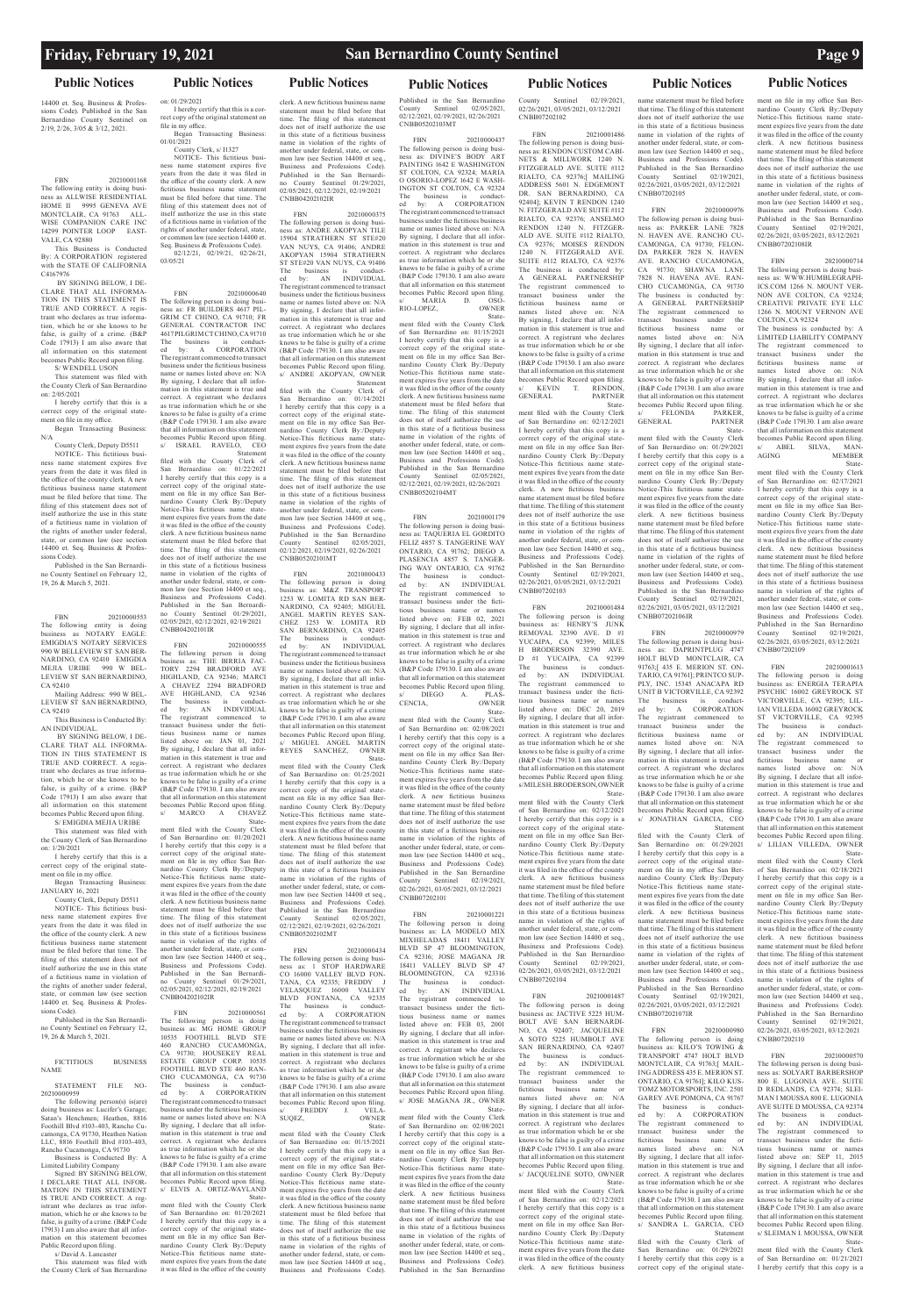## **Fontana's Taxpayers Subsidized Southridge Village's Infrastructure Construction At a Total Cost Of \$376.8 Million While The Project Developer Was Kicking Back To The City Manager** *from page 7*

*Continued on Page 12* 

### **Public Notices Public Notices**

### **Friday, February 19, 2021 San Bernardino County Sentinel Page 10**

correct copy of the original statement on file in my office San Bernardino County Clerk By:/Deputy Notice-This fictitious name statement expires five years from the date it was filed in the office of the county clerk. A new fictitious business name statement must be filed before that time. The filing of this statement does not of itself authorize the use in this state of a fictitious business name in violation of the rights of another under federal, state, or common law (see Section 14400 et seq., Business and Professions Code). Published in the San Bernardino<br>County Sentinel 02/19/2021 County Sentinel 02/19/2021, 02/26/2021, 03/05/2021, 03/12/2021 CNBB07202111IR

FBN 20210000555 The following person is doing business as: THE BIRRIA FAC-TORY 2294 BRADFORD AVE HIGHLAND, CA 92346; MARCO A CHAVEZ 2294 BRADFORD AVE HIGHLAND, CA 92346 The business is conduct-ed by: AN INDIVIDUAL The registrant commenced to transact business under the fictitious business name or names listed above on: JAN 01, 2021 By signing, I declare that all information in this statement is true and correct. A registrant who declares as true information which he or she knows to be false is guilty of a crime (B&P Code 179130. I am also aware that all information on this statement becomes Public Record upon filing. MARCO A CHAVEZ State-

of San Bernardino on: 01/27/2021 I hereby certify that this copy is a correct copy of the original statement on file in my office San Bernardino County Clerk By:/Deputy Notice-This fictitious name statement expires five years from the date it was filed in the office of the county clerk. A new fictitious business

ment filed with the County Clerk of San Bernardino on: 01/20/2021 I hereby certify that this copy is a correct copy of the original statement on file in my office San Bernardino County Clerk By:/Deputy Notice-This fictitious name state-

### ment expires five years from the date it was filed in the office of the county clerk. A new fictitious business name statement must be filed before that time. The filing of this statement does not of itself authorize the use in this state of a fictitious business name in violation of the rights of another under federal, state, or common law (see Section 14400 et seq., Business and Professions Code). Published in the San Bernardino County Sentinel 02/19/2021, 02/26/2021, 03/05/2021, 03/12/2021 CNBB07202112IR

FBN 20210000828 The following person is doing business as: A MIRROR IM-AGE WINDOW TINT 27621 TEMPLE STREET HIGH-TEMPLE STREET HIGH-<br>LAND, CA 92346; BENJAMIN<br>P MUNOZ 27621 TEMPLE 27621 TEMPLE STREET HIGHLAND, CA 92346<br>The business is conduct-The business is conduct-ed by: AN INDIVIDUAL The registrant commenced to transact business under the fictitious business name or names listed above on: APR 28, 2011 By signing, I declare that all information in this statement is true and correct. A registrant who declares as true information which he or she knows to be false is guilty of a crime (B&P Code 179130. I am also aware that all information on this statement becomes Public Record upon filing. s/ BENJAMIN P. MUNOZ, OWNER Statement filed with the County Clerk

name statement must be filed before that time. The filing of this statement does not of itself authorize the use in this state of a fictitious business name in violation of the rights of another under federal, state, or common law (see Section 14400 et seq., Business and Professions Code). Published in the San Bernardino<br>County Sentinel 02/19/2021  $02/19/2021$ 02/26/2021, 03/05/2021, 03/12/2021 CNBB07202113IR

FBN 20210000636 The following person is doing business as: RICH AND FA-MOUS BARBERSHOP 5480 PHIADELPHIA ST UNIT H CHINO, CA 91710; CHARLIE GARCIA 5480 PHILADELPHIA ST UNIT H CHINO, CA 91710<br>The business is conduct-The business is conduct-<br>ed by: AN INDIVIDUAL

**Public Notices Public Notices Public Notices Public Notices Public Notices** another under federal, state, or com-

> mon law (see Section 14400 et seq. Business and Professions Code). Published in the San Bernardino<br>County Sentinel 02/19/2021,

FBN 20210000804 The following person is doing busi-ness as: MOUNTAIN HIGH WATER STORE 586 W FOOTHILL BLVD RIALTO, CA 92376; AUDELINA D MONTERROSO 586 W FOOTHILL BLVD RIALTO, CA 92376; RENE D MONTERROSO 586 W FOOT-HILL BLVD RIALTO, CA 92376 The business is conducted by: A MARRIED COUPLE The registrant commenced to transact business under the business name or names listed above on: N/A By signing, I declare that all information in this statement is true and correct. A registrant who declares as true information which he or she knows to be false is guilty of a crime (B&P Code 179130. I am also aware that all information on this statement becomes Public Record upon filing. AUDELINA D. MON-TERROSO, WIFE Statement

The registrant commenced to<br>transact business under the transact business under the fictitious business name or<br>names listed above on: N/A names listed above on: By signing, I declare that all inforon in this statement is true and correct. A registrant who declares as true information which he or she knows to be false is guilty of a crime (B&P Code 179130. I am also aware that all information on this statement becomes Public Record upon filing. s/ CHARLIE GARCIA, OWNER State-ment filed with the County Clerk of San Bernardino on: 01/22/2021 I hereby certify that this copy is a correct copy of the original statement on file in my office San Bernardino County Clerk By:/Deputy Notice-This fictitious name statement expires five years from the date it was filed in the office of the county clerk. A new fictitious business name statement must be filed before that time. The filing of this statement does not of itself authorize the use in this state of a fictitious business name in violation of the rights of another under federal, state, or common law (see Section 14400 et seq., Business and Professions Code).

filed with the County Clerk of San Bernardino on: 01/27/2021 I hereby certify that this copy is a correct copy of the original state-ment on file in my office San Bernardino County Clerk By:/Deputy Notice-This fictitious name statement expires five years from the date it was filed in the office of the county clerk. A new fictitious business name statement must be filed before

Published in the San Bernardino<br>County Sentinel 02/19/2021 County Sentinel 02/26/2021, 03/05/2021, 03/12/2021 CNBB07202117MT

that time. The filing of this statement

FBN 20210000835<br>
c following person is doing The following person is  $\,$ business as: CALDEZ HOMES 580 W 33RD ST SAN BER-NARDINO, CA 92405; JEF-FREY SANDEZ 580 W 33RD ST SAN BERNARDINO, CA 92405 The business is conduct-<br>ed by: AN INDIVIDUAL ed by: AN INDIVIDUAL The registrant commenced to transact business under the fictitious business name or<br>names listed above on: N/A names listed above on: By signing, I declare that all information in this statement is true and correct. A registrant who declares as true information which he or she knows to be false is guilty of a crime (B&P Code 179130. I am also aware that all information on this statement becomes Public Record upon filing s/ JEFFREY SANDEZ, OWNER

does not of itself authorize the use in this state of a fictitious business name in violation of the rights of another under federal, state, or common law (see Section 14400 et seq., Business and Professions Code). Published in the San Bernardino<br>County Sentinel 02/19/2021. County Sentinel 02/19/2021, 02/26/2021, 03/05/2021, 03/12/2021 CNBB07202114MT

FBN 20210000857 The following person is doing business as: A-C FLOWERS 421 UNION DR APT 108 LOS ANGE-LES, CA 90017; ANA C MARTI-NEZ MENDEZ 421 UNION DR APT 108 LOS ANGELES, CA 90017 The business is conduct-ed by: AN INDIVIDUAL The registrant commenced to transact business under the<br>fictitious business name or fictitious business name or<br>names listed above on: N/A names listed By signing, I declare that all infor-mation in this statement is true and correct. A registrant who declares as true information which he or she knows to be false is guilty of a crime (B&P Code 179130. I am also aware that all information on this statement becomes Public Record upon filing. s/ ANA C. MARTI-<br>NEZ MENDEZ, OWNER MENDEZ, State-

ment filed with the County Clerk of San Bernardino on: 01/28/2021 I hereby certify that this copy is a correct copy of the original statement on file in my office San Bernardino County Clerk By:/Deputy Notice-This fictitious name statement expires five years from the date it was filed in the office of the county clerk. A new fictitious business name statement must be filed before that time. The filing of this statement does not of itself authorize the use in this state of a fictitious business

name in violation of the rights of another under federal, state, or common law (see Section 14400 et seq., Business and Professions Code). Published in the San Bernardino County Sentinel 02/19/2021, 02/26/2021, 03/05/2021, 03/12/2021 CNBB07202115MT

FBN 20210000619 The following person is doing business as: LOPEZ TRUCK-ING 1210 GOULD ST SAN BER-NARDINO, CA 92408; MARIA D ESPINOZA 1210 GOULD ST SAN BERNARDINO, CA 92408 LUIS A LOPEZ 1210 GOULD ST SAN BERNARDINO, CA 92408 The business is conducted by: A GENERAL PARTNERSHIP The registrant commenced to transact business under the fictitious business name or names listed above on: OCT 01, 2016 By signing, I declare that all information in this statement is true and correct. A registrant who declares as true information which he or she knows to be false is guilty of a crime (B&P Code 179130. I am also aware that all information on this statement becomes Public Record upon filing. s/ MARIA D ESPINOZA<br>GENERAL PARTNEI PARTNER State-

ment filed with the County Clerk of San Bernardino on: 01/22/2021 I hereby certify that this copy is a correct copy of the original state-ment on file in my office San Bernardino County Clerk By:/Deputy Notice-This fictitious name statement expires five years from the date it was filed in the office of the county clerk. A new fictitious business name statement must be filed before that time. The filing of this statement does not of itself authorize the use in this state of a fictitious business name in violation of the rights of

02/26/2021, 03/05/2021, 03/12/2021

CNBB07202116MT

ed by: AN

02/19/2021

 State-ment filed with the County Clerk of San Bernardino on: 01/27/2021 I hereby certify that this copy is a correct copy of the original statement on file in my office San Bernardino County Clerk By:/Deputy Notice-This fictitious name statement expires five years from the date it was filed in the office of the county clerk. A new fictitious business name statement must be filed before that time. The filing of this statement does not of itself authorize the use in this state of a fictitious business name in violation of the rights of another under federal, state, or common law (see Section 14400 et seq., Business and Professions Code). Published in the San Bernardino<br>County Sentinel 02/19/2021 02/19/2021 02/26/2021, 03/05/2021, 03/12/2021 CNBB07202118MT

is nothing in the record available to the *Sentinel* to show the Sabo & Deitsch firm was paid any more than the standard fees it was paid for advising the city and its redevelopment agency with regard to the loans from the glaziers union to the redevelopment agency.

To retire that bonded indebtedness through constant payments to the bondholders and to pay off the loans provided by the glaziers union, the City of Fontana shelled out \$376.8 million over thirty years, at a rate of \$3.14 million per quarter or \$12.56 million per year.

Thus, through the arrangement the Ten Nine-

ty Corporation brokered with Ratelle, instead of paying to provide their development with its required infrastructure, the Ashley Brothers and Redman instead purchased \$65 million worth of certificates of participation that, in addition to defraying 54 percent of the cost of providing the Southridge Village project's \$120 million in infrastructure, brought back to Redman and the Ashbys a return of approximately \$204.1 million on their investments in those bonds. The Ashleys and Redman kicked back an unknown amount to Ratelle, and the legal team of Sabo & Deitsch was paid \$487,500 for going along with the bond issuances.

At some point after the issuance of the certificates of participation and prior to the sale of those bonds, both Sabo and Deitsch became aware that the Ten Ninety Corporation was purchasing the certificates of participation. Deitsch had been present during public hearings at Fontana City Hall when Redman and the Ashby Brothers asserted they did not have sufficient capital to pay for the infrastructure improvements to facilitate the construction of Southridge Village. Neither Sabo nor Deitsch sought to rescind the bond issuance or block the sale of the certificates of participation upon learning that the Ten Ninety Corporation indeed had at least \$65 million available to be spent toward the provision of infrastructure which they instead used to invest in the certificates of participation. Subsequent to the issuance of those bonds and their sale, both Sabo and Deitsch learned of the kickback arrangement between Ratelle and the Ten Ninety Corporation principals and the use of Ratelle's credit line at the MGM Grand Hotel in Las Vegas to launder those kickbacks.

While it would have doubtless proven to be complicated to de-issue the certificates of participation or cancel out the bonds once they had been sold, given that the Ten-Ninety Corporation was the purchaser of the certificates of participation and the entire deal involved graft, bribery and collusion, Sabo and Deitsch could have involved legal and civil authorities such as the district attorney, California Attorney General, the FBI or the SEC to re-

dress what had become an obvious corruption of the public process. They did not.

There was another depredation involving the Fontana Redevelopment Agency in the 1980s that occurred during the Sabo & Deitsch firm's watch.

Neil Stone at that time served in the capacity of Fontana's director of development and director of redevelopment. There were nine redevelopment

project areas in Fontana, all of which had been created by Ratelle during the course of his run as city manager. One of those included the property upon which the Southridge Village development took place at the south end of the city. Stone owned property in the name of his children, which was different from his own, in another redevelopment area in the northwest quadrant of the city. Upon learning of that circumstance, Deitsch elected to take no action.

Deitsch ended his partnership with Sabo in 1989, at which point he joined Best Best & Krieger.

As was the case with Sabo & Deitsch, Best Best & Krieger has an established reputation for double and tripledipping.

Many elected officials in San Bernardino County are not sophisticated enough to recognize the conflict of interest inherent in double-dipping as well as in triple-dipping. Essentially, when an attorney or a law firm has a financial interest in the issuance of bonds, the advice that lawyer or members of that law firm will provide tends to usher the elected decision-makers he/she or the firm is advising toward bond financing

when the municipality or agency is in the position of seeking an infusion of money, even if there is a more advisable means of obtaining funding. Over the last four decades, the California Attorney General's Office has issued differing opinions with regard to the practice of double- and triple-dipping. One opinion holds that double- or triple-dipping is a clear violation of the State of California Government Code relating to a public conflict of interest. Another opinion holds that there is no specific admonition against double- or triple-dipping, but that it is nonetheless inadvisable for a city or agency to allow its legal counsel to engage in such arrangements.

Currently, six of San Bernardino County's 24 municipalities – Apple Valley, Big Bear, Colton,

Fontana, Ontario and San Bernadino – employ town/city attorneys who are partners with the Best Best & Krieger firm. Best Best & Krieger also does legal work for the City of Redlands. Next week, upon Deitsch taking on the Upland assignment, seven of the county's cities will have city/town attorneys employed by the firm. Where those cities or the Town of Apple Val-

ley will permit it to do

so, Best Best & Krieger will double- and triple dip.

Sonia Carvalho, a lawyer with Best Best & Krieger who is currently the city attorney in San Bernardino and was formerly the city attorney in Colton, said it is entirely up to a majority of a city council's members if that city is going to permit the city attorney it employs or the firm in which the city attorney is a partner to double- or triple-dip. "It's their decision," Carvalho said.

Because city council members generally rely exclusively on the city attorney for legal guidance, and because a city attorney is not required by law to inform the city council he or she serves of the California Attorney General's Office's opinions on the matter, when a city attorney suggests that the city may want to consider using bond financing and that his or her firm offers a full range of services including those of bond counsel and disclosure counsel, city council members tend to go along with hiring a member of the city attorney's firm to provide those services.

In 2011, the California Legislature passed two laws which essentially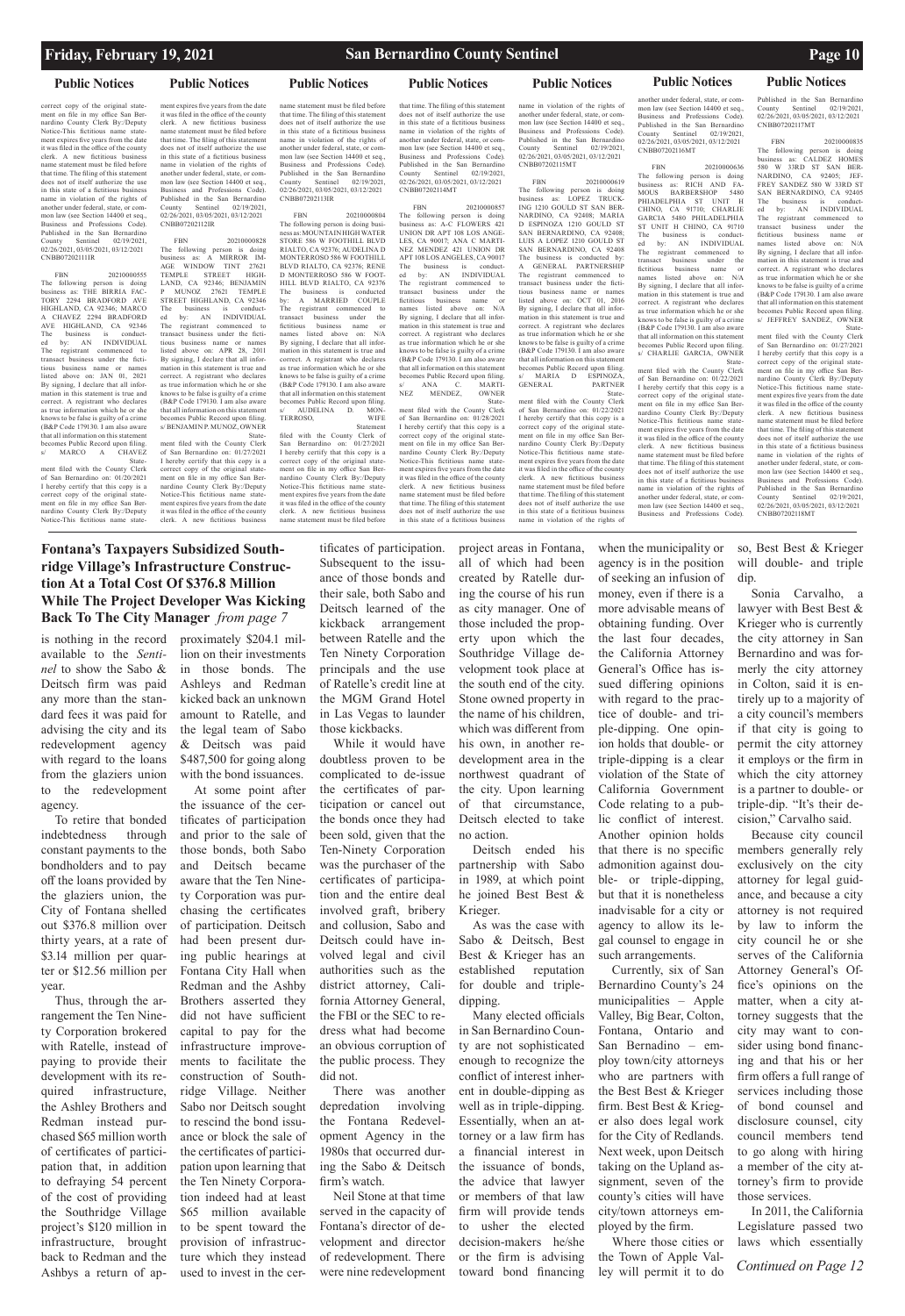Twentynine Palms and Wonder Valley.

Friends and family persisted in trying to reach her by calling her cell phone. On June 20, it was answered by a man who said he had found the phone on June 18 "on Cottonwood," that is on Cottonwood Drive in Twentynine Palms.

On July 22, 2020, a dirt bike rider found human remains in the desert at a location not precisely delineated.

On August 8, 2020, a man who was going shooting in the desert found a badly decomposed body on Shelton Road in Wonder Valley.

Meanwhile, the Lloyd family, still intent on finding Erika, intensified its efforts. Her par-

ents leased space on billboards in the Morongo Valley to feature oversized and highly visible photos of their daughter and make notice of her being missing.

Doug Billings, a mining and cave expert who is familiar with the area and possesses global positioning, mapping and data-cataloging equipment that allows him and the team he is working with to carry out a me-

thodical survey of the vast desert landscape, joined as a volunteer in the search effort.

While conducting his search in the areas he believed Lloyd was likely to have become lost in or perished, Billings' search team came upon a red bike later determined to be the one ridden by James Escalante, who disappeared on June 25, 2020 from an area very near to where Lloyd's damaged and/or vandalized car was found abandoned near the intersection of Highway 62 and Shelton Road.

Six bodies were found in the area in or around Wonder Valley in the 13 months and eight days between December 23, 2019 and January 31, 2021

Human remains were found in Joshua Tree National Park on December 23, 2019. On January 14, 2020 that body was

identified as that of Paul Miller.

On January 16, 2020, human remains were found in Joshua Tree National Park. On February 12, 2020, those were identified as Tawny Camarillo, who was last seen on May 13, 2019, in the area of Yucca Valley. Camarillo was reported missing on May 14, 2019. On July 22, 2020, a dirt bike rider found human remains in the

desert at a precise location not identified by the San Bernardino County Sheriff's Department. Those remains have not been identified.

On August 8, 2020, proximate to Shelton Road and Highway 62, a body later determined to be that of Escalante was found.

On an undisclosed date in roughly the same timeframe, a body was found approximately a quarter of a mile south of Amboy Road and Wilson Road.

On Sunday January 31, Lloyd's body was discovered by hikers in a field near Amboy Road and Danby Road.

According to Billings, Lloyd's skeletal remains were found roughly 2.2 miles northwest of where her car was abandoned.

Billings said the circumstances relating to Lloyd's disappearance and where she was found

is a relatively strong indication that Lloyd perished after an accident, possibly a collision with a sand berm to the side of Highway 62, as was stated by David Bailey. He said Lloyd may have sustained some type of head injury, compounded with possible mental and emotional distress. Emphasizing that he could not make any pronouncement with total certainty, Billings said

he believed that Lloyd, who was not familiar with the desert area and was already likely disoriented, probably ran into a barrier on the side of the road at a high enough rate of speed to disable the vehicle and injure herself.

"The airbag deployed, so I don't see how she couldn't have banged her head pretty hard," Billings said. "Unfamiliar with area and first time exiting the Utah Trail north exit, she easily could have overshot Highway 62, thinking the Marine Corps base in the distance was the actual town. She could have mistaken some of the structures on the Marine Corps base as being buildings in the City of Twentynine Palms before she crashed, which would put her out on Amboy Road," he said, and she likely then went on foot in that direction rather than taking Highway 62. "She probably began walking, and went just about as far as that, two to two-and-a-half miles," Billings said. "She was already disoriented. It was hot. Not as hot as it gets in July or August, but hot enough. She easily could have suffered heat stroke." The only information presently available that might contradict a conclusion of misad-

Blakemore said, "County counsel has reviewed the waiver of

venture, Billings said, is that Lloyd's body was discovered a little less than a week after heavy rains in the desert. If she had been buried in a shallow grave, he said, the heavy flow of water that occurred might have carried the earth on top of her away, leaving her body exposed, whereupon she was found on January 31.

"The first heavy rains since she went missing occurred the week before her remains were found, he said.

Billings said investigators might be able to piece together whether or not it was the case that Lloyd had been killed and buried by means of a forensic examination to determine the degree to which her body or her clothes had been bleached or had not been bleached by the sun. If one side of her corpse was not significantly

more bleached than the other, Billings said, that would tend to disprove his theory that no foul play was involved, he said. "But understand," he said, "I am by no means an expert on forensics, with my specialty being the local geography."

Colin Lloyd, Erika's brother, in a posting to the Bring Erika Home Facebook page that has since been taken down,

wrote, "There is no easy way for me to tell you all this and there's no easy way for any of us to receive it. My wish is that we can all lean in a little closer, hold each other up, and remind each other more often that we're here for one another with open arms and endless love; it's what she would have wanted; it's the spirit of who she was."

Colin Lloyd's posting continued, "We would like to thank the men and women of the San Bernardino County Sheriff's Department, to include their families, all the men and women who performed searches in the desert, Doug Billings and his friends who assisted in the search, the residents of 29 Palms and Wonder Valley. You have all been nothing short of a miracle for us."

He said his sister's smile will live on in the memories of everyone who knew her. "Remember her, cherish her memory, celebrate moments past, and laugh; she would always make you laugh," Colin Lloyd posted. "Erika adored everyone; she left a bright smile on everyone's heart; she would remind you of who you truly were and how important and loved you

were; she warmed your

soul."

*-Mark Gutglueck*

ruary 9 but which was in actually prepared ahead of time, Blakemore told the board of supervisors, "In 2020, multiple settlement agreements were reached on behalf of San Bernardino County, the San Bernardino County Flood Control District, and various employees and elected officials. Insurance carriers familiar with the underlying cases have indicated they will not provide coverage for these settlements and associated defense costs. Retaining outside

counsel that specializes in insurance coverage advice and litigation is essential to assisting the county and flood control district with the process of ensuring the proper recovery from the insurers under the applicable insurance policies. The office of county counsel intends to contract with Reed Smith LLP, a law firm that has the specialized skills, knowledge, experience and expertise in the area of insurance coverage litigation needed to effectively asunderpayments for certain medical services at the county-owned hospital. The legal issues in the Blue Shield matter are unrelated to the legal services to be provided to the county regarding the insurance recovery services discussed above. No client information received or expected to be received by Reed Smith LLP in the course of its representation of the county in this insurance recovery matter is material to its representation of a party that is adverse to the county in the Blue Shield matter. Furthermore, in conformance with the professional rules of responsibility that govern an attorney's representation of clients, appropriate ethical screens have been instituted by Reed

Smith LLP to ensure that no confidential information pertaining to the county will be shared with Blue Cross or the attorneys acting to represent Blue Cross."

Blakemore offered the supervisors an assurance that "Reed Smith LLP's attorneys and staff working on the Blue Shield matter will not perform any work, discuss or have access to documents or information related to the county's insurance recovery matter. Similarly, Reed Smith LLP's attorneys and staff working on this matter will not perform any work, discuss or have access to documents or information related to the Blue Shield matter."

conflict of interest and believes that as a result of the ethical walls in place, Reed Smith LLP will minimize the risk of prejudice to the county in its representation of the county in this matter."

The board of supervisors, acting as the top authority overseeing the county, the flood control district and the county hospital, acknowledged a conflict of interest existed and approved the waiver of an actual conflict of interest, authorizing Reed Smith LLP to pursue the recovery of coverage from the flood control district's insurance carrier.

*-Mark Gutglueck*

2-9.9-t

sist, advise, litigate and otherwise represent the county and flood control district in their recovery efforts."

Blakemore continued, "In considering this representation of the county and flood control district, Reed Smith LLP has identified a conflict of interest from its representation of Blue Cross of California dba Anthem Blue Cross and Anthem Blue Cross Life and Health Insurance Company in connection with an action filed by the county entitled *County of San Bernardino dba Arrowhead Regional Medical Center v. Blue Cross of California dba Anthem Blue Cross, et al. Case No. CIVDS1723565*. This Blue Shield action involves various alleged

**Supervisors Sign Waiver To Allow Firm Representing A Medical Insurance Company The County Is Suing To Represent The County In A Separate Matter Where It Is Suing One Of Its Insurance Carriers To Access Indemnification It Maintains It Is Due** *from front page* 

## **Sad Closure To The Erika Lloyd Disappearance Mystery**  *from page 5*